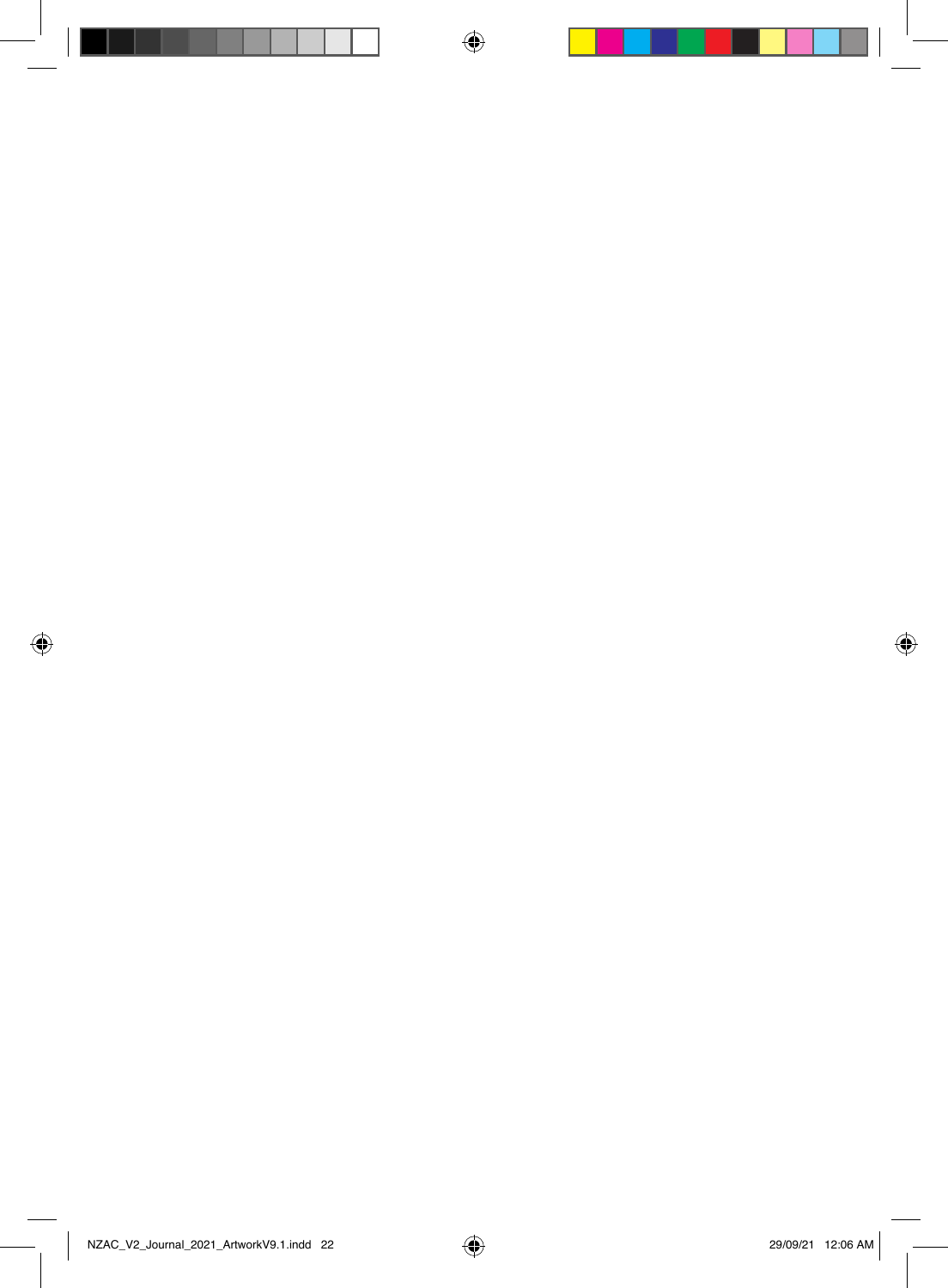# **Supervision and continuing professional development: Supervisors' hopes for meaningful, supervision-supported CPD**

# **Background**

The New Zealand Association of Counsellors *Te Roopu Kaiwhiriwhiri o Aotearoa* (NZAC) announced in October 2017 that members would be "registered" under a new self-regulatory process. This process was a response to the "belief that ongoing continuing professional development [CPD], together with more robust tertiary qualification standards for new entrants, are critically important to ensuring high quality, professional counselling services" (NZAC, 2017, p. 2). The announcement refers to "a more rigorous CPD programme" (p. 4) to support this claim. This two-pronged attention to further professionalising counselling, that is, counsellor education standards and the "more rigorous CPD programme", has been intended to provide increased confidence in the eyes of the public and funders of counselling services, and to better position members of NZAC as qualified professionals.

The decision to implement the new CPD programme was the outcome of a project in which the NZAC National Executive invited former counsellor and author Rhonda Pritchard to "review the current processes of establishing continuing competence… in comparison with the processes of other similar professional bodies" (Pritchard, 2015, p. 1). She found that change was needed to improve commitment to, and reporting of, members' professional development. The political environment for this development was that the National Executive recognised that NZAC was "not in a position to confidently declare self-regulation" (p. 2).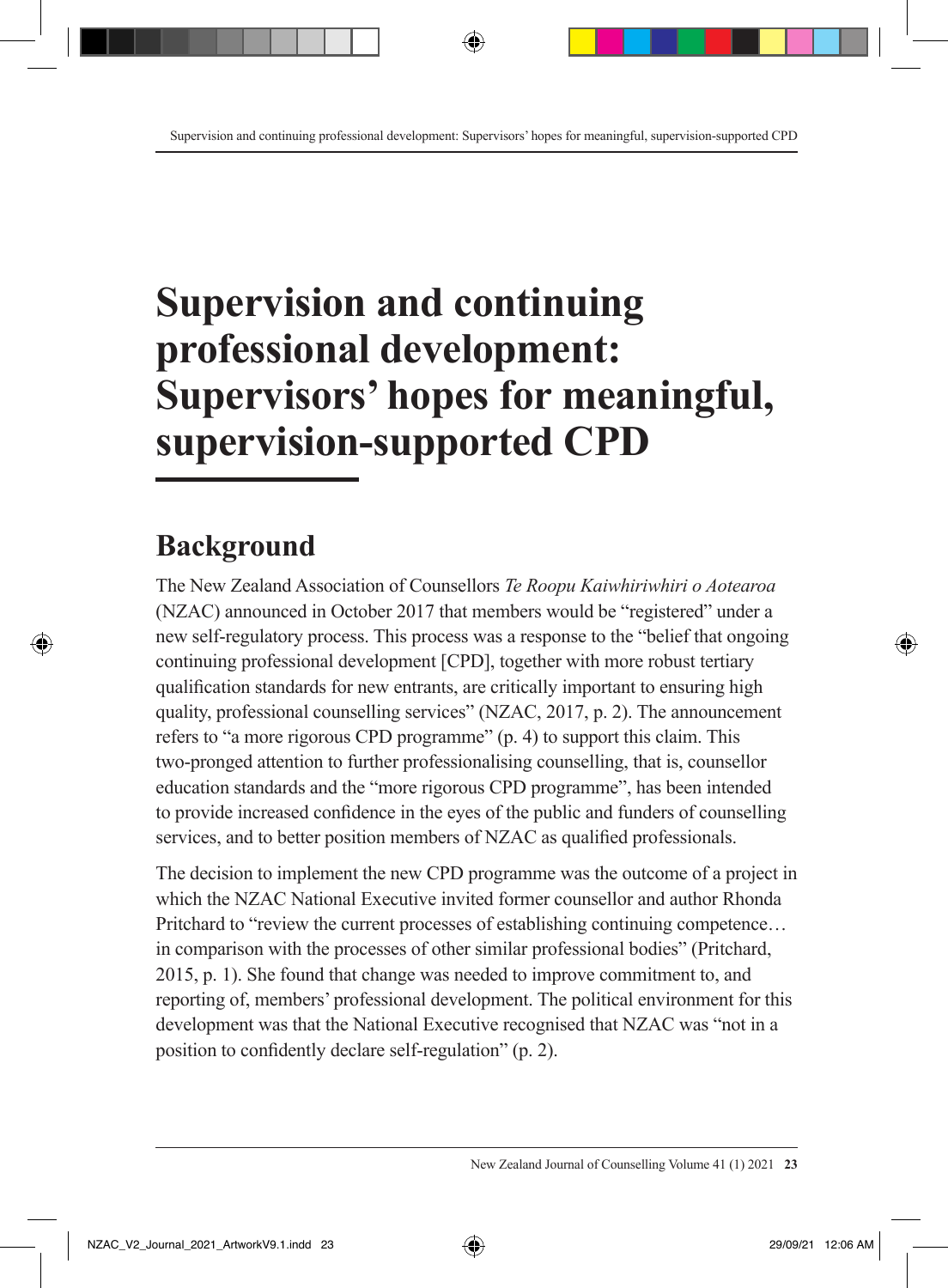While membership standards and ethics processes were considered robust, "an improved accounting for or monitoring of" CPD was considered a proactive response at the time to "questions about NZAC counsellors' [sic] credibility [that might arise] with the minimal recertification requirements" (p. 2).

Pritchard referred to competency as a key rationale for linking competence and CPD. Drawing on an understanding of competence (Epstein & Hundert, 2002) and its components (Sperry, 2010), she stated, "professional development relates to what we learn. Competence relates to how we apply the learning and the effects on our clients" (p. 3). It was within this context of ideas about learning and the application of learning that supervision became the site at which the "accounting for and monitoring of" (p. 2) CPD should be located. Addressing members about the role of supervisors, Pritchard noted that, "It is envisaged that in the future there will be a more extended conversation between you and the supervisor about your goals and plan and about what you have learned and how it has been applied" (p. 4).

The New Zealand Association of Counsellors' Code of Ethics (2020a) identifies professional development as one of three components of competent practice, alongside supervision and practicing "within the limits of their knowledge, training and experience" (Section 5.9.c.). In the process to implement and monitor members' CPD, counsellors' professional supervision was viewed as the appropriate site for this to occur. The original 2002 version of the Code of Ethics stated, "Counsellors shall undertake appropriate professional development activities" (Section 5.9.b.). This was amended at the 2020 Annual General Meeting of NZAC to read: "Counsellors shall undertake appropriate professional development activities according to the Association's requirements. If selected for audit, this includes complying with the Association's auditing processes and standards" (NZAC, 2020b). This amendment consolidates the process of CPD and its role within supervision as a regulatory process for NZAC members. Research into the effects of this regulatory requirement of CPD being included in supervision, and what this means for supervision, is timely.

This article reports the findings from a small qualitative study that asked supervisors what effects monitoring practitioners' CPD had on their supervision. Local and international literature about CPD and supervision is examined, the study's findings are presented, and implications of the findings are discussed.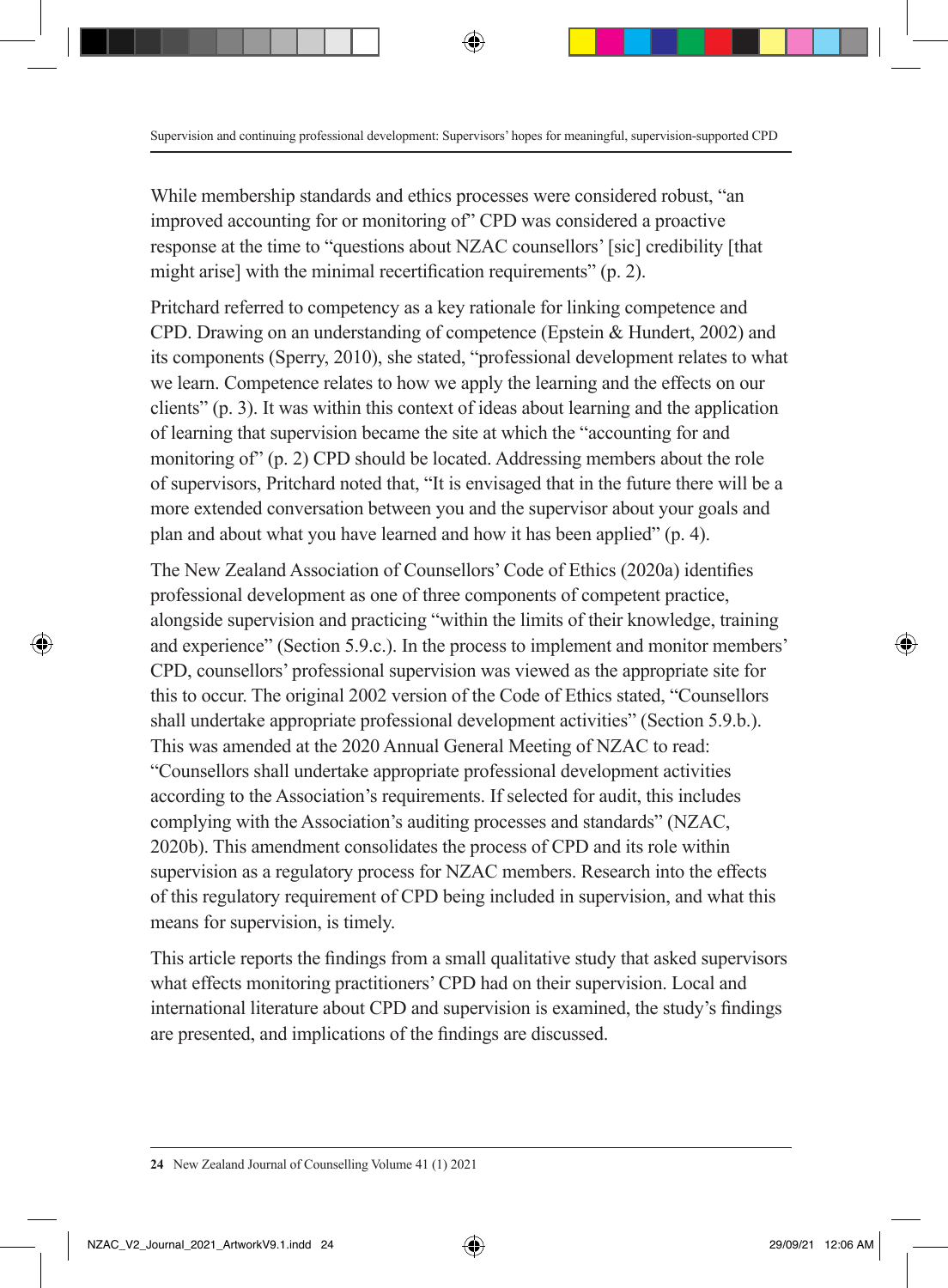## **Literature Review**

Continuing professional development (CPD) is fundamental to maintaining competent counsellor practice (Sperry, 2010) and supervisors are acknowledged as providing a vital contribution to the CPD process (Stricker, 2012). In this review of literature, four areas are explored. Firstly, supervision as a site of practitioner CPD. Secondly, research findings indicating that CPD promotes professional identity are discussed. Thirdly, the desire across professions that CPD will provide for professional recognition is considered. Lastly, the process of CPD and its constant search for *meaningful* professional development is addressed.

### **Supervision as a site for CPD**

CPD (sometimes referred to in the literature and in other professions as continuing education or continuing professional education) is viewed as a lifelong process which starts with a qualification. However, over time it can face challenges of cost, accessibility, and executive decisions about the type of CPD that should be undertaken. The question of whether CPD is shaped for personal or organisational purposes (Alsop, 2013; Halton et al., 2014; Walston & Khaliq, 2010) poses a further challenge.

A number of international authors locate conversations about CPD within counsellor supervision. Within the American context, where supervision is only mandated while a counsellor is in training, Falvey and Cohen (2004) identified supervisors as accountable for promoting practitioners' professional development (p. 63). Wilkins (1997) found that conversations in supervision help "clarify" (p. 12) relevant professional training and personal development, which lead to an "extension of skills and knowledge" (p. 13) that are "vital to the proper functioning of a counsellor" (p. 10). Supporting this view, Gaete and Ness (2015) argued for a learning alliance within supervision that copes with the demands of continuing professional development. They cited Holloway (1995) who stated that the "main goal of supervision" (p. 60) is to foster professional development. However, Ungar's (2006) postmodern view of a supervisor includes one who takes a supporting role in CPD and may assist a practitioner to explore "emotional hurdles… beyond his or her immediate work" (p. 61). Describing supervision as a "thinking space", Simmonds (2010) encouraged practitioners "to remain aware of their experience, knowledge and skills" (p. 19) while they consider "future positions" (p. 21). According to Alsop (2013), when these future positions include developmental needs, supervision can offer opportunities to start thinking about longer term plans.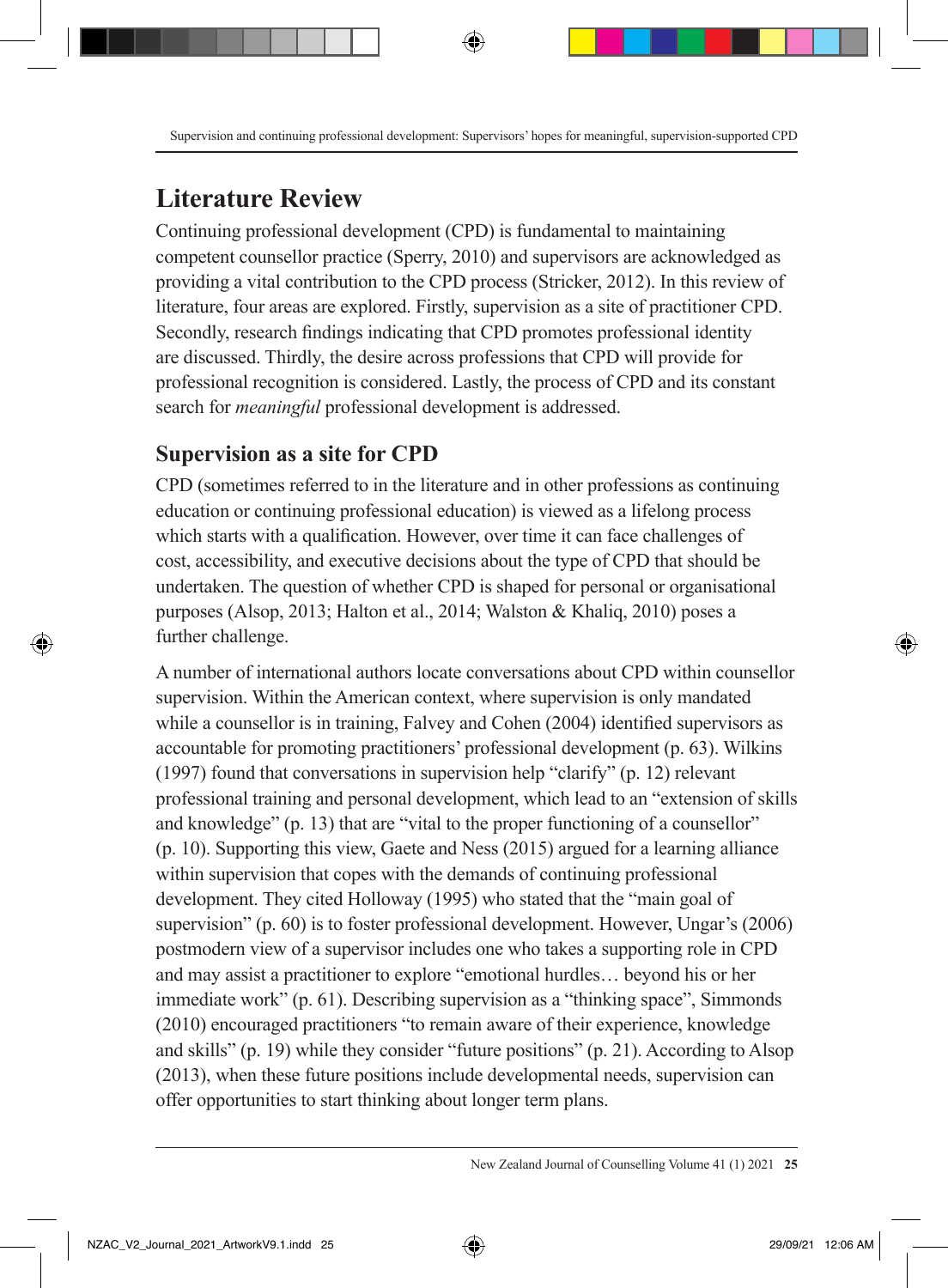Along with engagement in CPD, regular attendance at supervision is also required for members of the New Zealand Association of Counsellors (NZAC, 2020a, Section 9.1). In Crocket et al.'s (2007) study on the effects of supervision for counselling practice, the "links between effective supervision and effective counselling practice" (p. 55) were reported. This focus on effective supervision is particularly relevant when considering CPD, as the authors noted the "increasing emphasis on supervision offering quality assurance for counselling practice" (Crocket et al., 2007, p. 55). Whereas discussions about accountability in supervision have been, according to one of the participants in the study, "less formal in the distant past" (p. 62), they are now fundamental in NZAC's enhanced CPD programme. Another participant in Crocket et al.'s research reported that there was a shift amongst supervisors who were now speaking about "accountability [and] the need to prove ourselves" (p. 62). From this study, it appeared that supervision, therefore, was viewed as a site in which the quality of counselling practice could be explored. The notion of accountability translated into the understanding of supervision as the pragmatic context for discussions and monitoring of professional development, supporting quality practice. Positioning supervisors, however, as evaluators of counselling practice does raise questions about the potential threat to the relational foundations and power relations of effective supervision.

Power relations in supervision are clearly in the spotlight (see Crocket et al., 2007). Discussing the position of power within the supervision relationship, Fine and Turner (2014) suggested that, while it is an ever-present ingredient in all relationships, looking at supervisory relationships only through the lens of power could be narrow and misleading (p. 302). With this caveat in mind, a central question to consider is how power relations are constructed and played out between the participants in the supervisory relationship (p. 298) and how these might be related to discussions and decisions about CPD. How that might happen in supervision links to negotiation of power relations.

These ideas link back to the Code of Ethics (NZAC, 2020a) and the task of supervision as "mentoring professional identity development" and having "a monitoring purpose with regard to counsellors' work" (Section 9).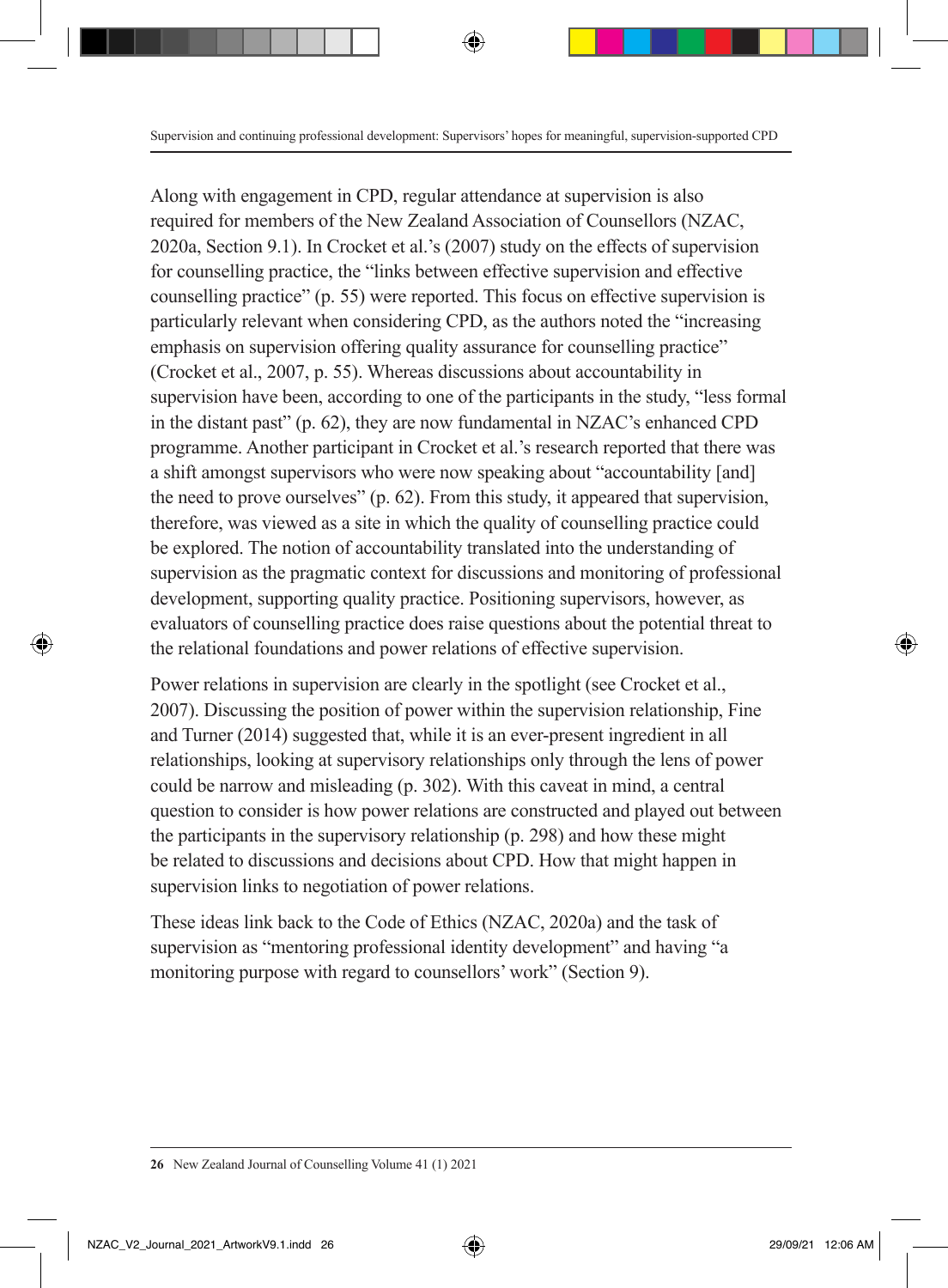#### **CPD and professional identity development**

The CPD literature makes several points about counsellors' professional identity. Gignac and Gazzola (2016) have referred to this as a lifelong undertaking, punctuated by periods of personal and professional growth. Citing a number of authors (e.g., Burkholder 2012; Myers et al., 2002; Prosek & Hurt 2014), Gignac and Gazzola (2016) also observed that developing a professional identity has not been a straightforward enterprise for counsellors. They conclude that professional identity "remains an elusive, ever-evolving construct often interfering with the ability of individual counsellors to clearly articulate their professional identity, and hinders a collective understanding." (p. 300).

In a later case study, Gignac and Gazzola (2018) found counsellors faced identity challenges and various tensions in coping with the changes in their professional regulations. However, they "embraced their counsellor identity work as a lifelong project and took ownership of being active agents in becoming professionals" (p. 218). Furthermore, Gignac and Gazzola suggest that counsellors navigate their "professional identity amid changes to the remit of their profession" (pp. 209–210) and that their values are congruent with "their desire to be in the helping profession" (p. 224). One participant commented that supervision "was instrumental in helping them shape their counsellor identity" (p. 215).

A useful comparison can be examined with social work, where the question of professional identity and professional recognition was explored in a qualitative study with Aotearoa New Zealand social workers (Beddoe, 2015). Beddoe noted that social workers used words such as "fight", "battle" and "struggle" (p. 168) to describe their attempts to gain professional recognition amongst other health professionals and recognised that continuing professional development and further education were essential to enhancing their visibility, credibility, and professional identities.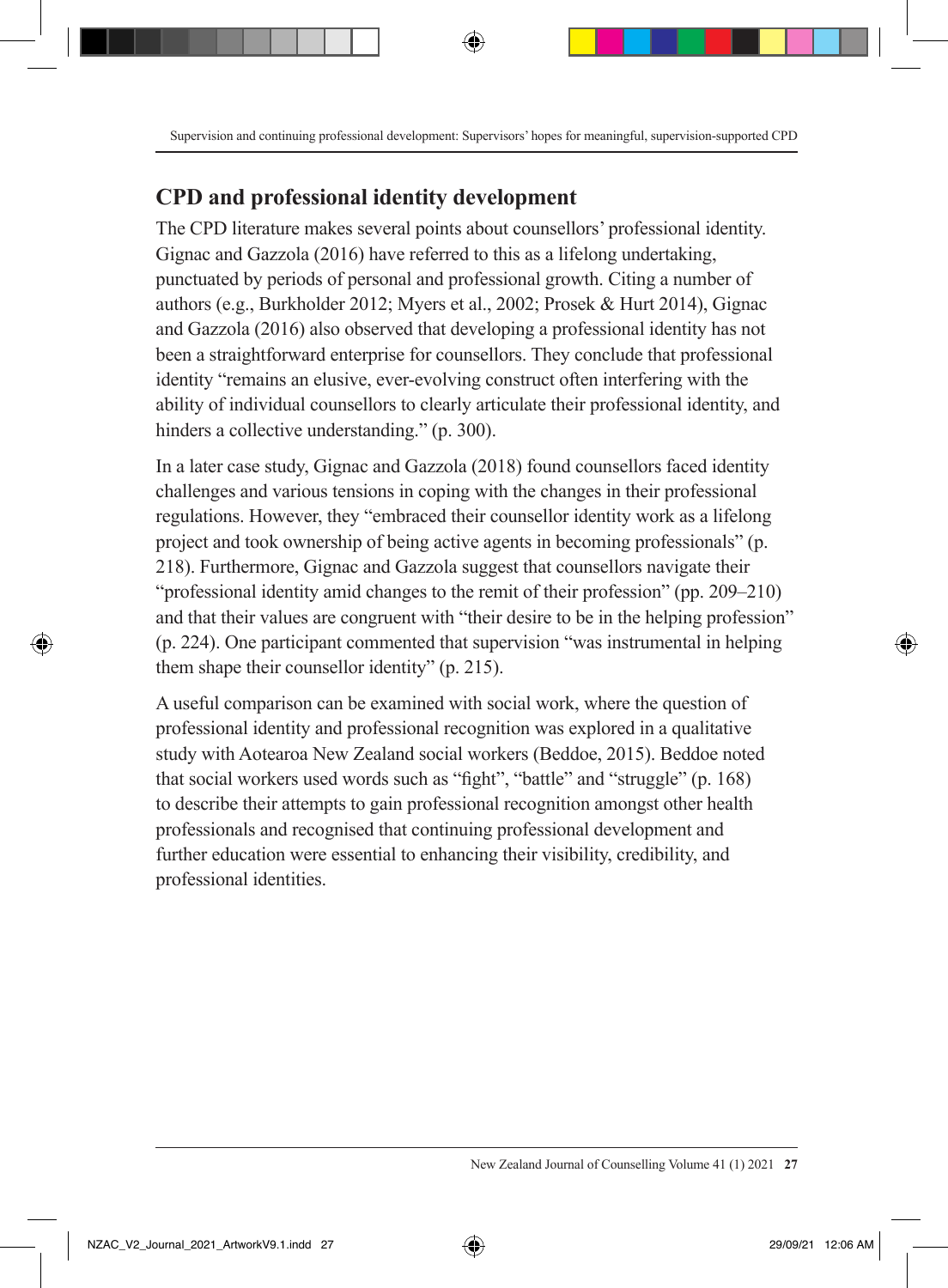### **CPD and professional recognition**

Discussing the purpose and requirements of CPD, Beddoe (2015) observed that in many professions, formal expectations set by regulatory or professional bodies include CPD as a requirement. For example, social workers in Aotearoa New Zealand are required to train to a minimum of bachelor's level, attend supervision, undertake assessments of competency, and participate in CPD. Contrasting social work to other professions, Beddoe noted that social workers struggle to separate their personal investment in CPD from a "preoccupation with comparative status" (p. 172). She added that in addition to requiring CPD, some organisations also expect a practitioner to complete a fixed number of CPD hours, finding that the investment of time varies between 10 to 80 hours per year.

Quality of care, employment morale and organisational viability were cited as reasons for engaging in CPD by Walston and Khaliq (2010). In their study of healthcare executives, these authors suggested that preferred options for continuing education include "hands-on experience, on-campus leadership training, skills building workshops . . . self-study, and formal degree programs" (p. 114) as well as "offsite seminars" (p. 117). They observed that the hospital executives in their study placed a high level of importance on continuing education that maintains current skills while preparing for future challenges and trends in professional recognition. While Beddoe (2015) agreed that CPD is a method that raises skill levels, she has suggested that in the Aotearoa New Zealand social work context, CPD is perceived in part as a tool to achieve greater professional standing for social work in multidisciplinary settings or other contested spaces: "Engagement in higher education is crucial to maintaining a critical analysis as well as ensuring the adequate articulation of the profession's contribution to society" (p. 173).

Beddoe (2015) also discussed the experiences of CPD for supervisors, managers, and professional leaders. The introduction in 2003 of voluntary registration of social workers in Aotearoa New Zealand created a perception by legislators that regulation would protect a vulnerable public. CPD is viewed in this context as "both raising and legitimising expectations of professional development" (p. 166). In the same way, counsellor CPD as a formal expectation set by regulatory bodies is based on the premise that a more robust programme of professional development will ultimately benefit clients. This thinking links closely to the developments by NZAC over the past four years, as discussed in the opening section of this article and noted in the self-regulatory document (NZAC, 2017).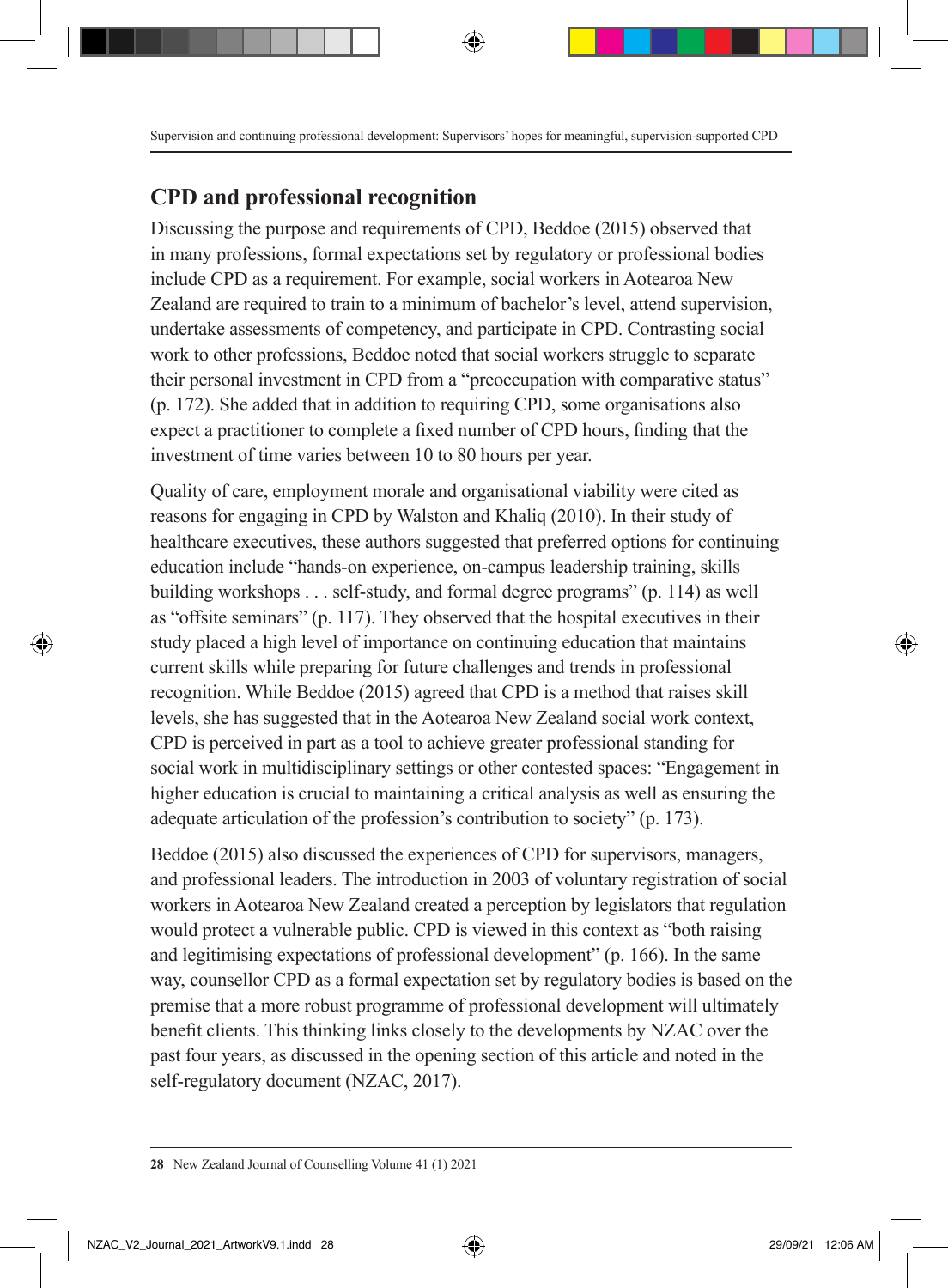Neimeyer et al. (2012), in their American study with psychologists, declared that CPD should be mandated, believing that this significantly increases participation in CPD activities and enhances targeted outcomes, including maintaining competence, delivering effective services, and protecting the public. Wise et al. (2010, in Neimeyer et al., 2012), argued that while the available evidence is convincing, mandating CPD raises various considerations, such as how CPD is delivered, its application in the workplace, and how to measure meaningful outcomes and cultivate competence. NZAC has moved to mandate CPD through its 2017 policy and has now constituted this further within the Code of Ethics (2020a, Section 5.9.b.).

### **Personal and professional hopes for meaningful CPD**

Practitioners have both personal and professional expectations of learning from CPD. Carroll (2014) demonstrates a reflective process based on the premise that CPD is accessed to support professional development, and that supervision provides a place of reflection and learning. "Together reflection and practice create a wonderful team called praxis, which is the essence of supervision" (p. 135). Carroll also noted that "through reflection and critical thinking, the events of our lives can make sense for us." (p. 135). This process can be used in supervision to support the application of professional learning into practice, enhance awareness, pay attention to counselling practice, and invite meaning and hope at different levels. Neimeyer et al. (2012) suggested that translating "informal, incidental, and non-formal forms of learning into formal forms of learning… could bring a wider range of CPD activities beneath the umbrella of… professional development activities" (pp. 484–485).

As Gignac and Gazzola (2018) reiterated from their research, counsellors' meaning and sense making were at the heart of their work and their values were congruent with their identity and life purpose. This also aligns with Wilkins' (1997) findings in that "Personal and professional development is not solely about… meeting the requirements of the professional organizations: it is about preserving and maintaining what is good and… about working in a way which is personally meaningful" (p. 97).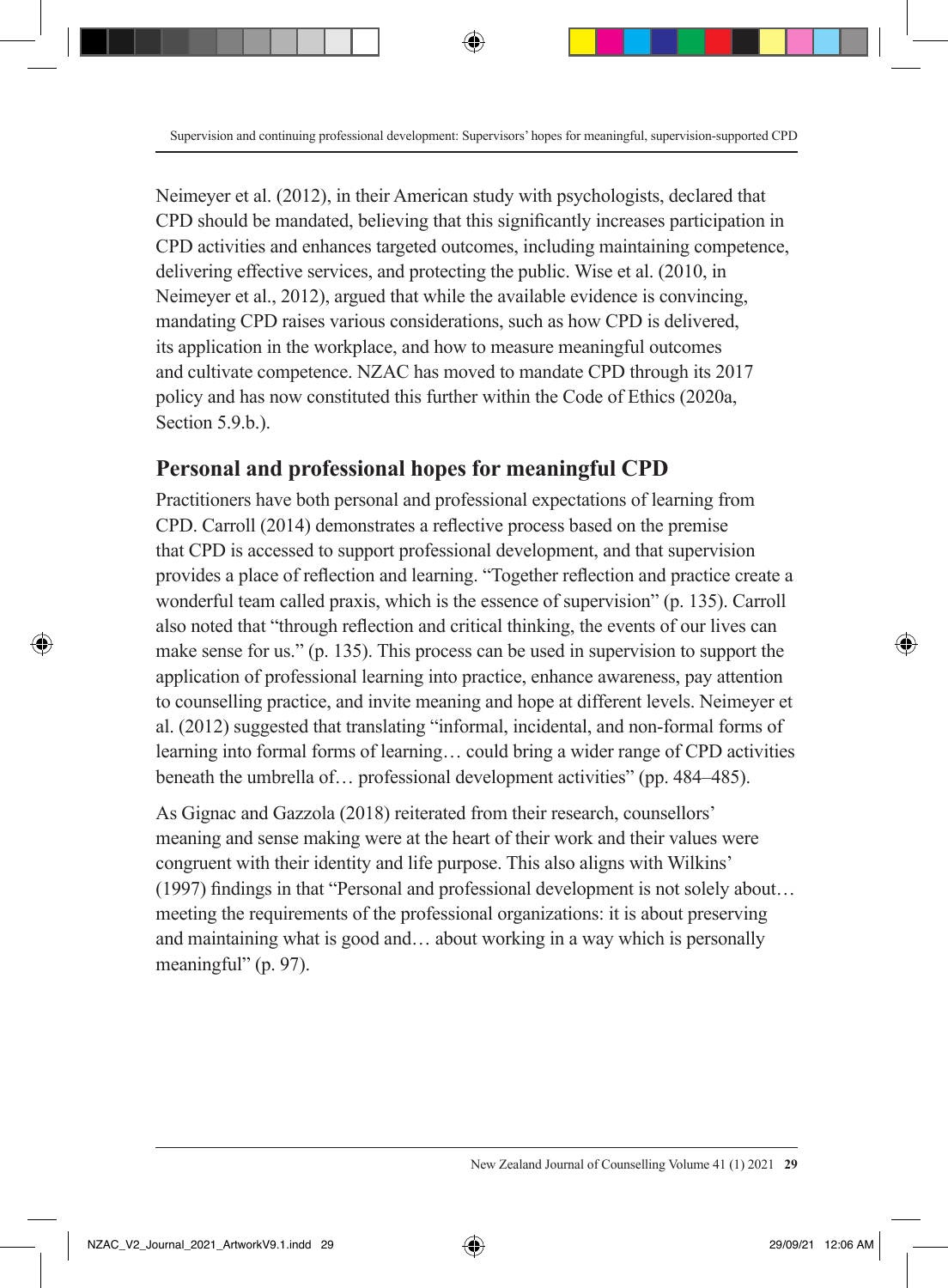### **Summary**

Many authors have emphasised the role of supervisors and their contribution to the CPD process. They acknowledge that conversations in supervision afford practitioners space to consider, debate and clarify the purpose of mandated, yet meaningful CPD. The relevance of CPD in forming and maintaining professional identity for practitioners in the helping professions is also noted, as is the link between meaningful CPD and effective, professional, and quality services to the public.

# **Method**

# **Recruitment of participants**

An invitation to participate in this research was circulated through six branches of the NZAC and aimed at members who were supervisors and who were interested in reflecting on their experience of CPD and its effects for supervision. All six participants were aged 40 years or more and had between four and 25 years' experience as counselling supervisors. Four participants identified as female and two as male. One identified as Māori, one as Asian and the others as Pākehā. Participants were located within two branches, with four from two cities and two from smaller centres.

# **Procedure**

This research project was part of a postgraduate paper in professional supervision and worked to introduce and engage researcher-students, all of whom were experienced counselling practitioners, in a supervised collaborative project. Researcher-students collaboratively worked together on a semi-structured interview schedule for their interviews with participants. Participants were matched by the first author to a researcher, ensuring that the researchers were not currently in a supervision relationship with participants. Individual interviews were then conducted, recorded, and transcribed by each researcher-student. Participant identities were confidential to each individual interviewer and the first author, and participant anonymity was maintained through the use of initials selected by the interviewers. Each interviewer then reviewed their own transcript before sharing it with one other researcher-student for analysis. Transcripts were analysed using the themes of hopes for supervision-informed CPD, aspects supervisors found useful, and difficulties and tensions encountered in participants' experiences of the NZAC CPD process.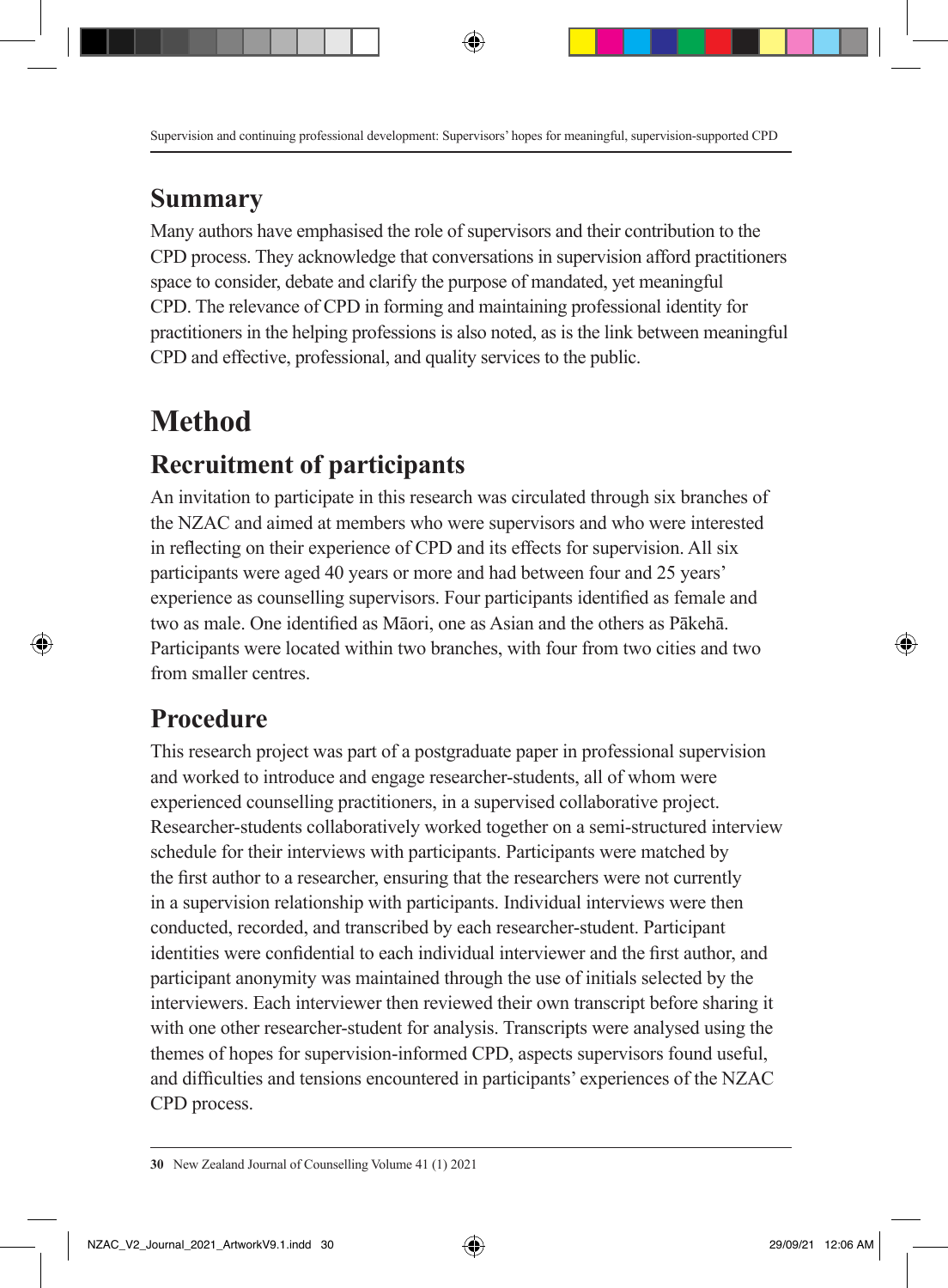# **Findings**

Some participants recognised that fulfilling mandatory CPD requirements could be perceived as a "tick box" to satisfy a condition for the Annual Practicing Certificate. However, all participants expressed hope that meaningful CPD should always (as one participant described) "be more than just a tick box exercise" (HP). They expressed the belief that the NZAC regulatory requirements for supervisionsupported CPD could be a meaningful part of their practice, commenting that it should be "exciting and meaningful" for the counsellors' practice, "provide thoughtful discussions" and be supportive and encouraging. It is clear that the participants have varying hopes for meaningful CPD-related processes and also varying perspectives about the difficulties that they have faced with regard to the changes by NZAC in recent years. These findings are now discussed as hopes for meaning and as difficulties and tensions.

# **Hopes for meaning**

### **Counsellor professional identity**

Numerous authors have posited that supporting the construction of professional identity is an important task of supervision (Crocket, 2002; Redstone, 2009; White, 1997). Some of the participants connected CPD with this construction, expressing a view that CPD is "essential for professional identity. . . . To me, you can't be a good supervisor without CPD frameworks. To me, the heart of what makes me a good supervisor is to be interested in professional identity" (LP).

Some participants expressed hope that the CPD competencies would provide a framework for intentionally developing a counsellor's professional identity and potential specialisation. "Well, it gives direction. Where does she want to go? What are her goals? What is she doing towards those goals?" (LP). Another participant remarked, "Well [historically] there was no structure, but now there is, and I think that is a good thing. If we don't know what we are aiming for, how are we going to know how to plan and strategise?" (RM). One participant talked about supporting a counsellor they supervised to develop an area of specialisation was part of their commitment to best supervision practice: "To specialise in trauma. . . . Being the best practitioner [supervisor] I can be" (SP).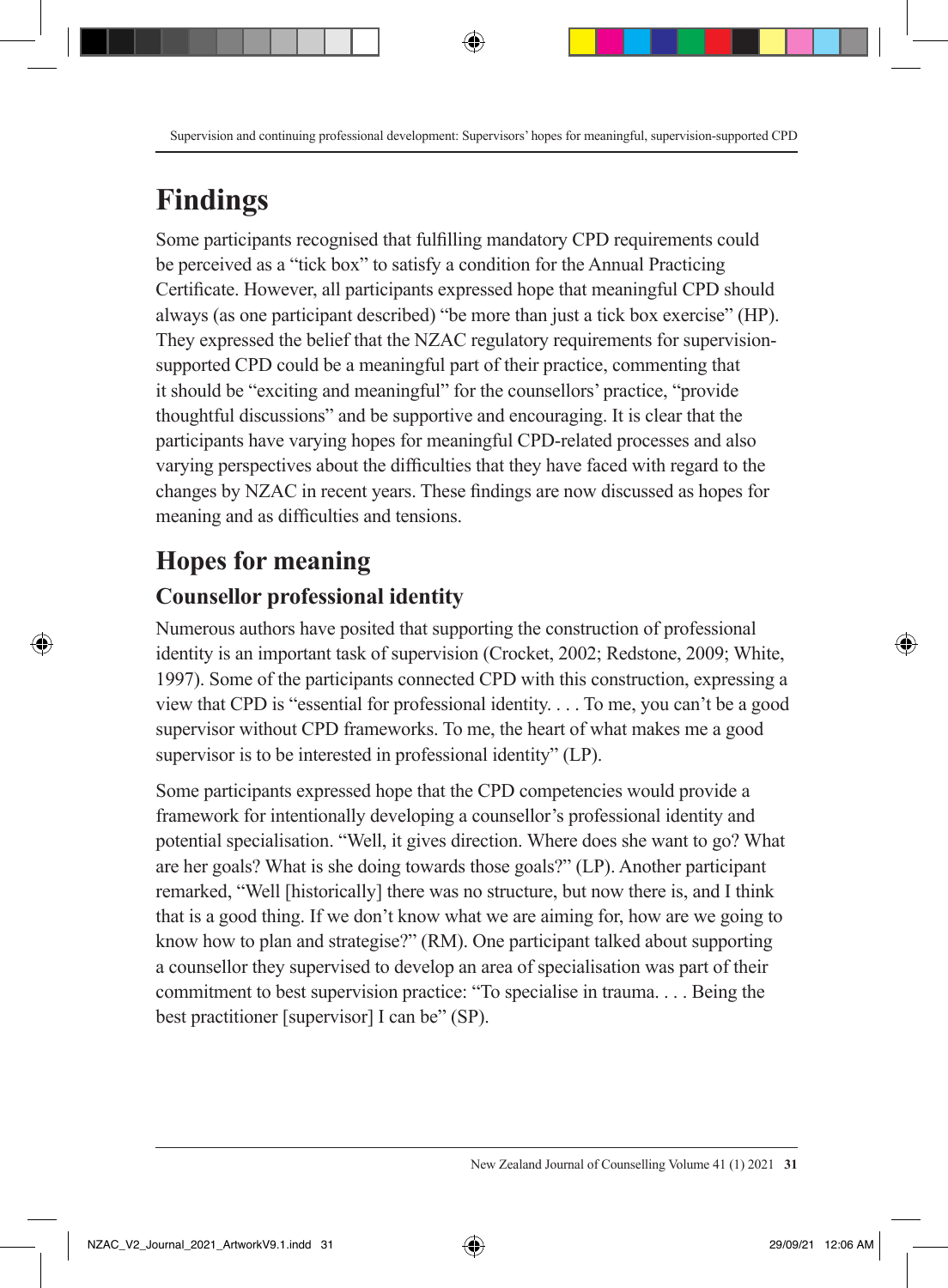Both MP and HP agreed that the CPD framework provides a structure within which supervisors can support counsellors in supervision to consider and select specific competency areas that will be useful in developing their practice. This seems to indicate that these participants believed that previously the engagement in professional development was variable across the profession and that gaps in quality may have existed. The framework can now facilitate counsellors to make use of supervision in their deliberation on the areas of competency to focus on, choice of CPD activity, and as a way to measure what has been achieved and what might be possible in future. Both MP and HP encouraged the counsellors who consulted them to consider possibilities and be intentional in their choice of CPD, and to reflect on their process and experience in meaningful ways.

### **Reflective practice**

Some of the participants expressed hope that the CPD process would become meaningful as it provides a framework for reflection which enables counsellors to transport the learning from CPD activities into their practice. Both MP and HP acknowledged the benefits of supervision as a space to reflect on their practice. They encourage counsellors to share in supervision what they "appreciate", what they are "achieving", and, just as important, "their doubts" about their work methods or any issues regarding the policies and procedures of their place of employment. HP's position on the importance of reflective practice is informed by narrative therapy studies and through participating in a small reflective supervision team in which members "valued... [their unique] collegial conversations". One participant, considering their hope for counsellors who consult them in supervision, said, "Being able to reflect on your practice is actually the most important thing… CPD is meaningful for the practice… Reflecting on what you do is the value" (HP). HP added, "reflecting on your practice… connects you with the best aspects of yourself and your counselling". HP's comments align with Carroll's (2014) assertion that reflection is presented as the learning methodology of supervision and is a bridge between information and wisdom, helping practitioners make sense of their experiences.

### **Collaboration**

Within this hope for meaning, participants also wanted to uphold what they saw as meaningful in their existing supervision practice; CPD needed to add something to supervision and not take away from its existing value. Participants' hopes for meaning highlight the values and processes that inform their supervision practices.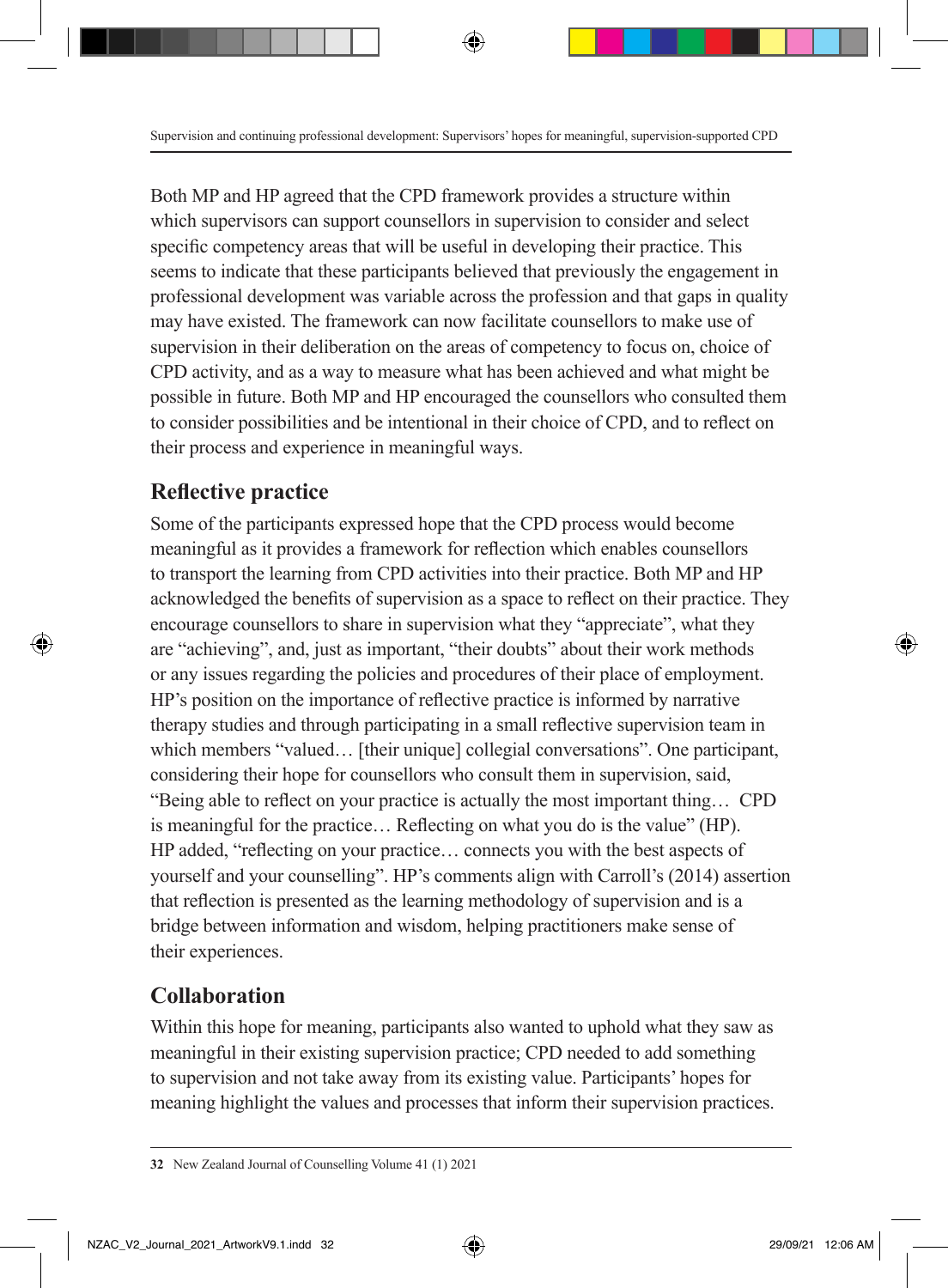One participant located meaning in collaboration and growth within supervision, and she spoke about this with some respect. "So, I am hoping that in the CPD it is more from the spirituality – from the inside out rather than the outside in" (LMP).

LMP's "inside out rather than outside in" metaphor speaks of how she aims for development to come from, and be centred around, the counsellor. However, her metaphor also acknowledges the outside influence of defined "competencies" on practice. To mediate between the demands of externally-defined competencies and her wish for growth to come from within, she talked about creativity in shaping a focus within the CPD competencies to align with what would already be happening in supervision.

HP stated that collaboration is part of her role as a supervisor and who she is as a person. She spoke of "being excited" when discussing CPD with supervisees and how much she valued "narrative ideas of collaborative enquiry".

MP also valued collaboration and Hawkins and Shohet's (2012) "seven eyed" supervision approach, which informed his practice, and provided a flexible space for collaborative discussions. MP invited his supervisees to "discuss their ideas" about CPD, and he would gain an understanding of "what they were hoping to achieve". If they had concerns, he would "work more intentionally with them" and endeavour "to bring them up to speed".

### **Learning and education**

Some of our participants hoped that placing CPD conversations within supervision opened up more opportunities for learning and education. MP spoke of valuing education and ensuring "it always features in supervision sessions". As a former schoolteacher, HP also values education and stated that she is "reasonably proactive" when it comes to her practitioners' CPD. She regularly asks the practitioner "how are you getting on with your CPD?" or "what stage are you up to with that?". MP stated that counsellor education "seems to be an academic exercise" and new graduates are ill-prepared "on a practical level". He added that beginning counsellors rely on a combination of supervision and CPD to bring them "up to speed". HP is also aware of the connection between supervision and CPD and will facilitate an extra supervision session if it is "coming up to CPD time", showing that meaningful CPD can be fostered within the supervision engagement.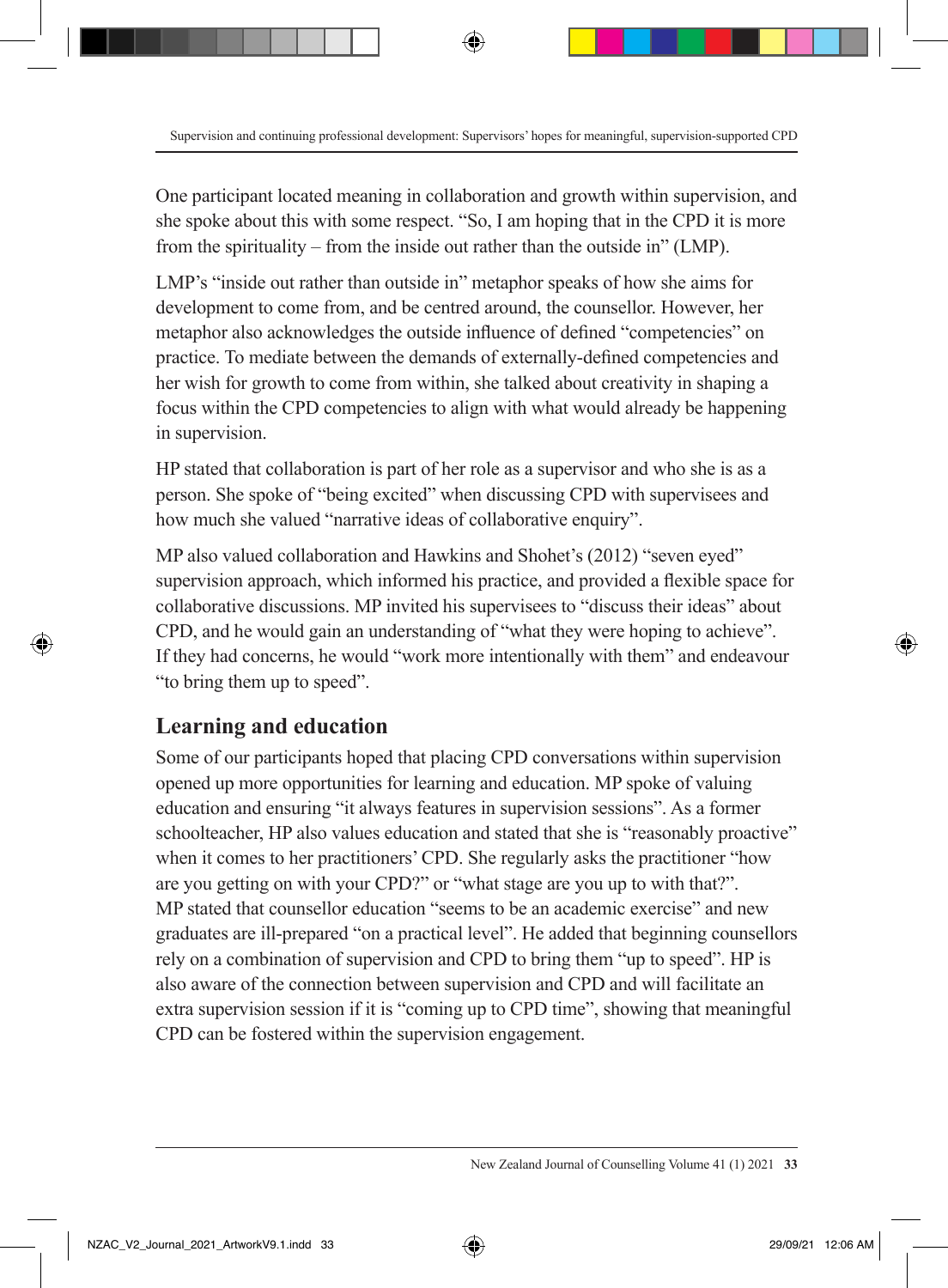### **Identity of the counselling profession**

Participants expressed hope that in providing a framework for development and accountability, the CPD process would not only strengthen the professional identity of individual counsellors, but also strengthen the identity of the counselling profession, in the eyes of potential funders and the general community. LP clearly connected practices of CPD to supporting professional recognition of their identity and practice:

But I am so relieved because it gives us a professional look. If we are not doing this stuff, how can we say that we are regulating our [professional] body? And this is the uncomfortable position that NZAC found itself in. We were losing the potential to say we are robust in our practice because we had nothing to prove it. (LP)

Similarly, another participant made the comment that CPD is "more visible and it makes it sort of more accountable in a way, so I think it's useful" (HP).

However, some participants were unsure of whether this hope was realised: "I don't have any perception of whether outside NZAC, people know, and my perception is that they don't know how robust a) our training is and b) our internal processes around membership or our professional body is" (SP). In a similar vein, SP commented, "So how that's seen outside of the community is dictated by the discourses and ideas that people in the community have about it, it's quite a hard one to respond to."

For some, the activities, conversations and values that they engaged with supported their own CPD and were considered important contributors to their sense of belonging to the counselling profession and the NZAC. HP commented "We work best if we can work collaboratively alongside people… We absolutely really value those collegial conversations as being the sort that you don't get anywhere else". Likewise, SP said, "We all stand on the same ground of NZAC ethics and values."

The concepts of "collective care" and "self-care" were discussed by SP, who encouraged NZAC members to become more active in supporting other members and to uphold their ethical responsibilities. "To find ways to have conversations that are supportive and collegial. It is actually much easier to kind of hold each other to account and support each other" (SP).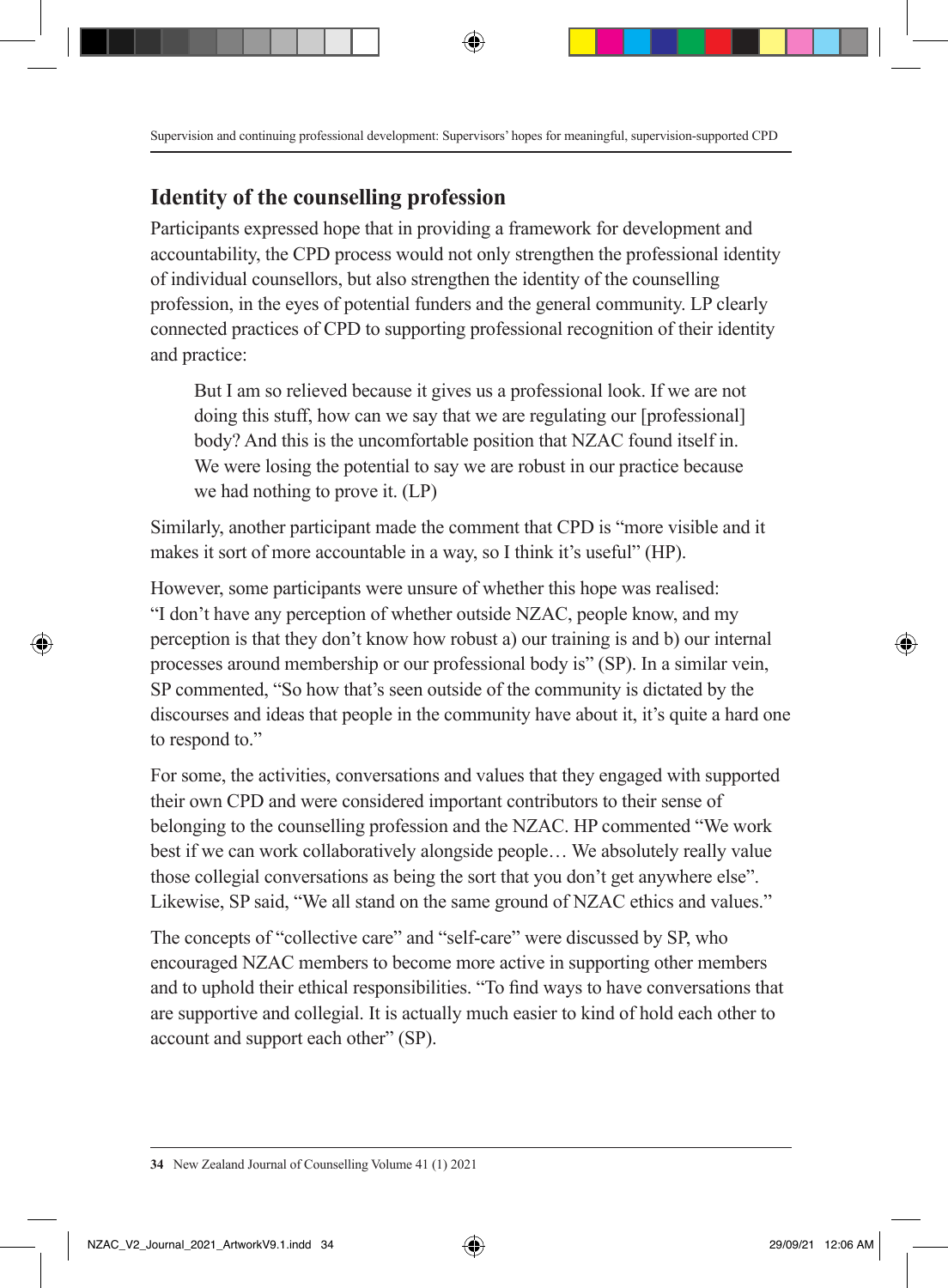Some participants noted that tension remained regarding NZAC members' decision for self-regulation rather than registration under the HPCA Act. Some commented that statutory registration would have provided access to funding and employment within various health spaces that counsellors cannot currently access, while others believed that self-regulation protected diversity, creativity, flexibility, and partnership. For instance, SP stated, "… it almost feels a bit punitive, like we are being punished for choosing not to be registered… we are very deliberate about not pigeonholing ourselves. We don't necessarily subscribe to the medical model like other health professionals."

### **Difficulties and tensions**

A number of areas of difficulty and tension were identified by participants. These included a concern about the limited perspectives of the current competencies for Māori members of NZAC; struggles for both counsellors and supervisors with the management of the CPD process going online; and questions about costs of CPD activities.

### **Kaupapa Māori perspectives**

RW spoke about the presence of only one CPD competency in NZAC's ten areas of competence (NZAC, 2019a) reflecting kaupapa Māori perspectives. Acknowledging the presence of Puawānanga Kaitiaki (see NZAC, 2020c) is a positive step, he said. But there was "still a way to go". He noted that although there is an NZAC Māori Roopu, their contribution to the CPD is still only reflected in one competency, potentially positioning kaupapa Māori perspectives as an adjunct within the CPD competencies. He questioned if the inclusion of only one competency reflected a democratic value system, rather than the Te Tiriti o Waitangi (Treaty of Waitangi) partnership that aspired to within both the Constitution (NZAC, 2019b) and the Code of Ethics (NZAC, 2020a). "We know NZAC is primarily [Pākehā], well Māori only represent a small amount of 3000. I think 160 of us… So how does the minority have a voice in the majority?" (RW).

Having all but one of the competencies representing Pākehā constructs of counselling leaves Māori practitioners translating the concepts into kaupapa Māori. The translation is not an exchange of one word for another. RW pointed to how meanings in language embody practices that are culturally located, rather than universal. "When we use kupu Māori [Māori words] we are in a different mindset" RW).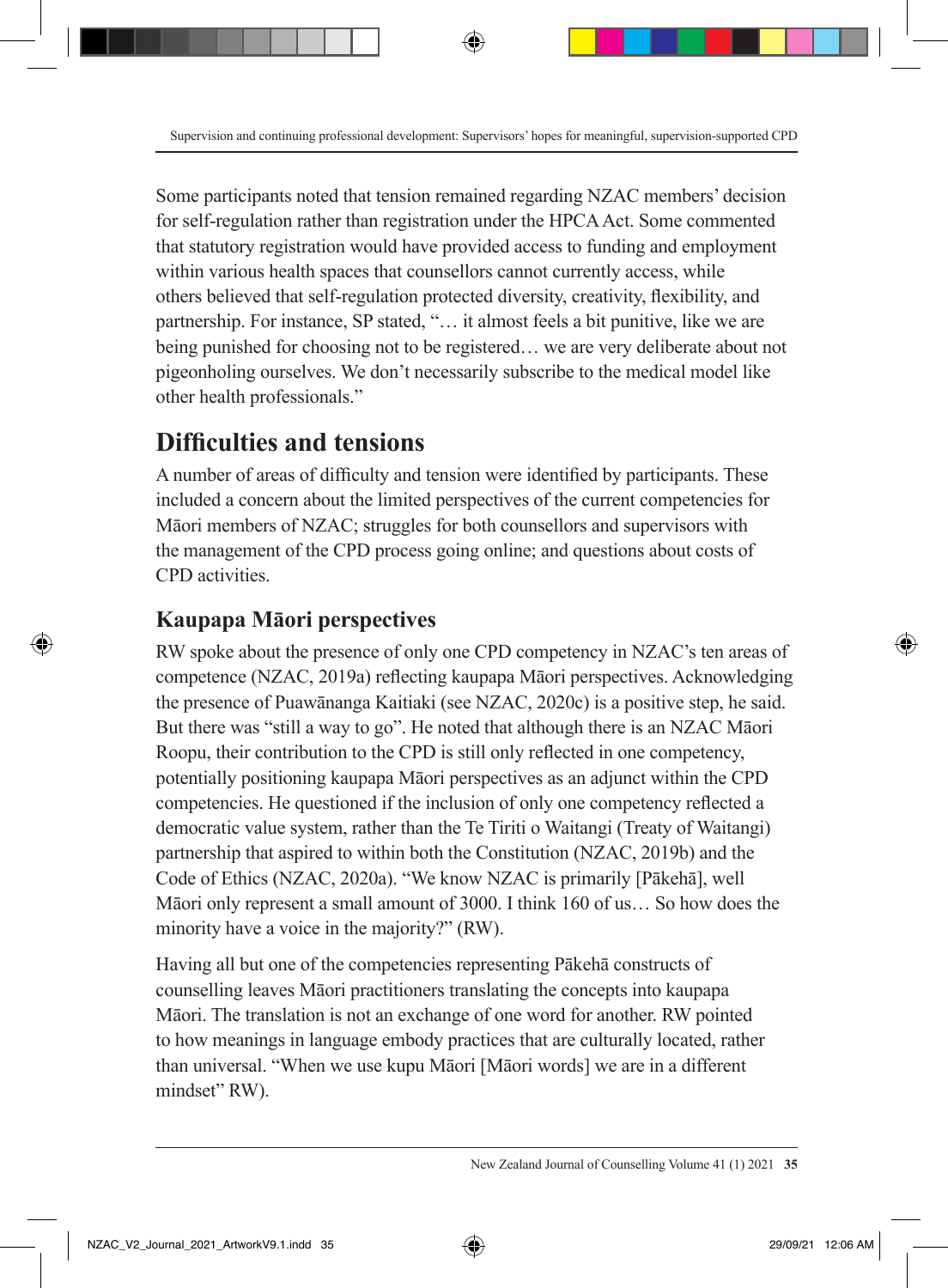### **Going online**

While there were many hopes for meaning expressed, some of our participants had difficulties with parts of the CPD process. Half of the participants commented that the shift to an online system seemed to occur without prior discussion or meaningful communication with the members. MP stated that he felt "unhappy, unsupported and frustrated". LP commented that it was "quite fragmented" and took up "energy and extra stress", while SP also communicated that it was confusing and questioned the privacy of information and where that information would go. MP further stated that the new system did not go smoothly and "many counsellors did not really understand the technical process". He spent "hours [in supervision with counsellors] explaining what to do". MP also expressed concerns about now having to accept or reject a counsellor's CPD reflections online. It felt "like being put in the position of… a policeman for NZAC". These participants' responses take up the question explored in the literature about power in supervision relationships (e.g., Crocket et al., 2007). The participants were aware how their supervisory relationships could be affected by the systems put in place through the professional organisation.

RW further commented that the move to submitting CPD online shifted an element of the supervision relationship in a way that wasn't expected: the online process enabled his supervisor to comment independently on his CPD plan without this being necessarily contracted for. He also noted that this online process attracted additional cost, "because for every hour there is a cost", which needs to be absorbed.

In contrast, when commenting on the online CPD process HP considered that in comparison with the previous "unwieldy way", the new system "feels like it's more in our faces". HP continued, "What they put online [is] more visible, more accountable [and this] has raised the consciousness of therapists and will have an overall positive impact, plus will generate more robust discussions about CPD". HP suggested that for counsellors who have struggled with the NZAC software, liaising with technologically minded peers could be helpful and added, "There is nothing that can't be overcome."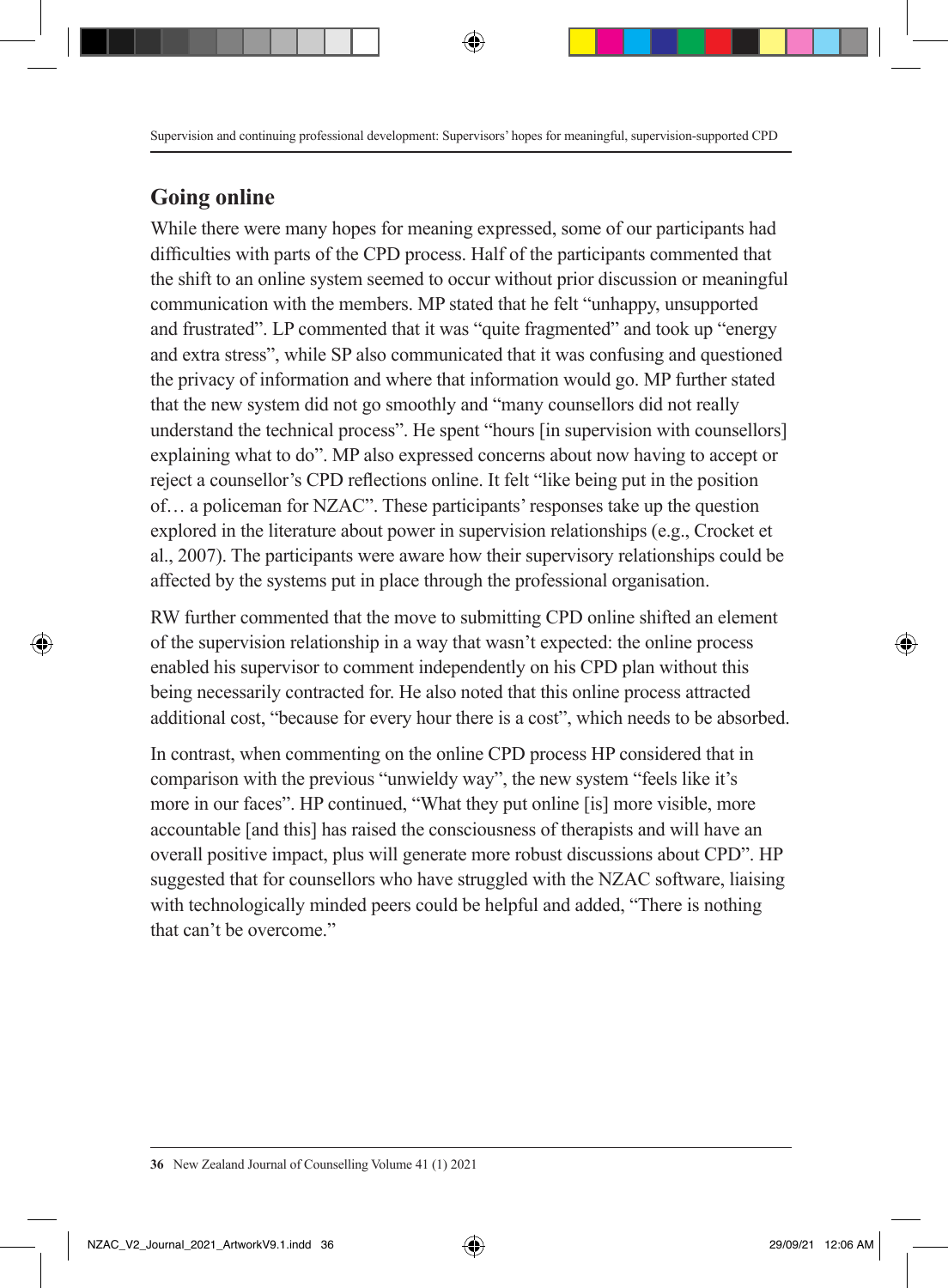### **Cost**

When discussing the costs of CPD there were noticeable differences in our participants' opinions. The literature clearly constructs CPD as a site for professional identity development (e.g., Beddoe, 2015; Crocket, 2002; Gignac & Gazzola, 2016) and for recognition of the profession (e.g., Beddoe, 2015; Walston & Khaliq, 2010). Professional learning and development are likely to incur some cost. HP stated that "cost need not be a barrier"; there are "several free or low-cost resources" available, and "reflecting on your practice doesn't necessarily mean going to expensive courses".

In contrast, MP believed courses are "too expensive" and many counsellors struggle to pay. To reduce costs MP stated that, although it takes time and effort, he considered it his responsibility as a good supervisor to research CPD opportunities and resources to pass on free of charge. MP commented that while peer group discussions can minimise costs, many counsellors were reluctant "to speak their mind" in an open forum fearful they "would be judged". When discussing possible changes to the current system MP suggested that the frequency of supervision sessions and the required amount of CPD should be linked to the number of paying clients a counsellor was seeing per week.

# **Discussion and implications for practice**

The study's findings show that the introduction of mandatory CPD requirements has created a tension between demonstrating professional development to NZAC as a means of members "ticking off" what is needed to obtain their Annual Practicing Certificate, and using the process as a motivation or a framework to reflect on and shape meaningful future professional development. Compared to other health and helping professions (see Beddoe, 2015), NZAC seem to have left the criteria for what is "adequate" CPD fairly open; no minimum number of hours have been prescribed or different types of learning accounted for. Rather than specifying formal CPD activities or prescribing numbers of hours or points, NZAC have required counsellors to determine what constitutes CPD and reflect on their learning in supervision. This approach aligns with Carroll (2014) and reflects Neimeyer et al.'s (2012) notion that value is added when practitioners formalise the CPD process and add mechanisms of reflection, evaluation and recording to informal, nonformal, and incidental learning.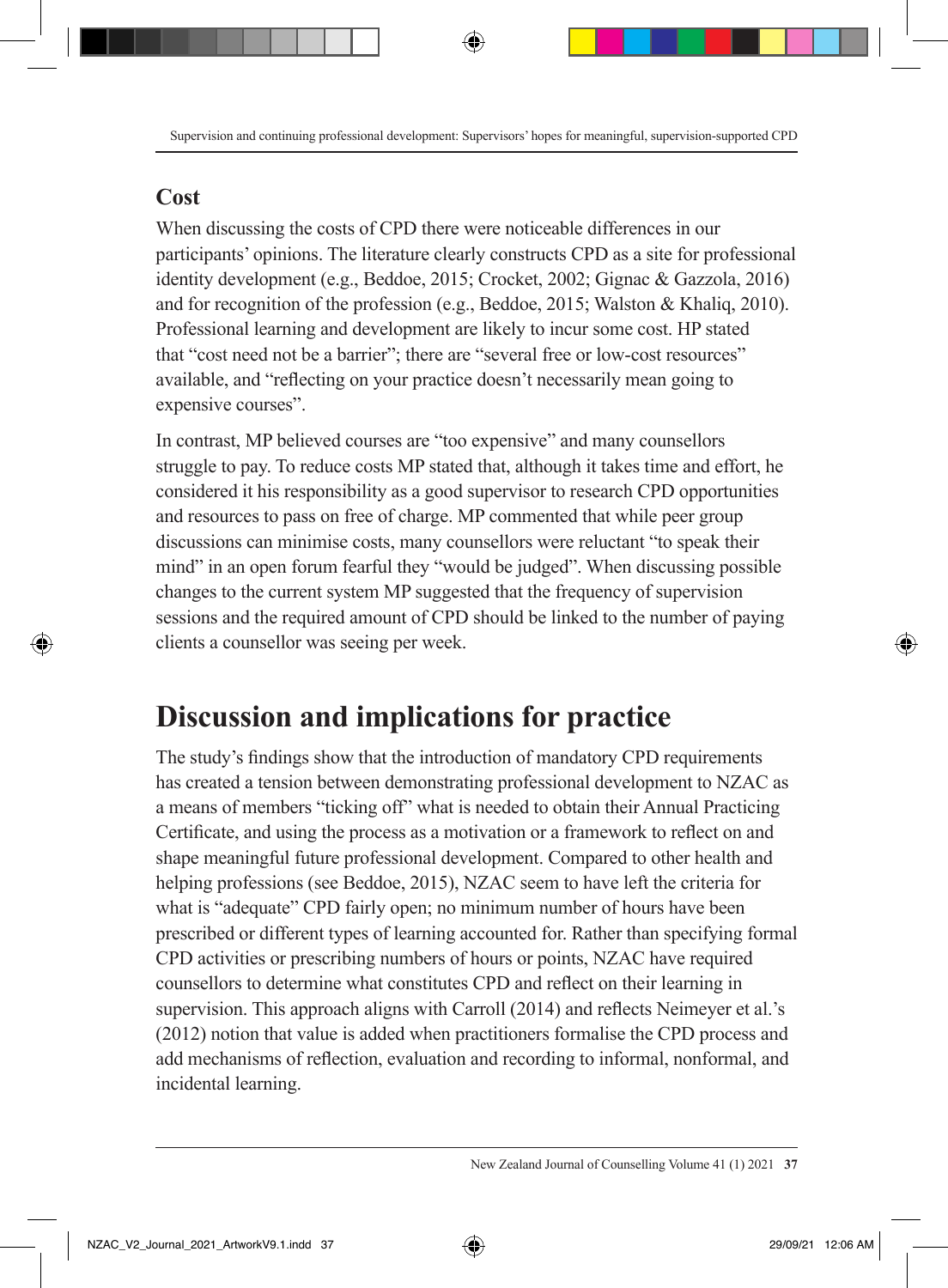The findings suggest that if CPD and discussions about growing competencies are embedded within supervision conversation, then the CPD requirements and formalised competencies have the potential to become a useful framework to promote counsellors' development, education, and professional identity. If these conversations reflect supervisors' hopes of being reflective and collaborative, then there is potential that any tensions can be negotiated within the supervision relationship. In contrast, if these conversations are not embedded, and CPD viewed as a "tick box" exercise, then it may not be so reflective and opportunities for meaningful CPD may be missed. Similarly, if conversations are reflective, but not collaborative, then this can also prove difficult. An example of this was noted by one participant (RW) concerning the change to online processing, when their supervisor commented independently on their CPD plan without this being explicitly contracted.

NZAC has introduced an online process that some of the research participants found difficult and continues to require improvement. While some viewed this as an adjustment difficulty, it seems that the change itself does not align well with the principle of informed consent, as counsellors do not have any other option than to place their CPD goals and reflections online. Little information is available about who has access to the information, for what purposes, and how the information is stored.

NZAC states that "Professional supervision is a partnership. It is a contractual, collaborative and confidential process based on informed consent" (NZAC, 2020a, Section 9). However, when supervisors are required to "approve" counsellors' CPD plans and reflections, there are potential effects for the relations of power. Fine and Turner (2014) described how monitoring can affect supervision relationships. The participants in this study could see that the power relations within supervision are brought into different focus by the new CPD process.

Expectations for supervisors are articulated by NZAC explicitly within the NZAC Supervision Policy (NZAC, 2018) and also with the NZAC Code of Ethics (NZAC, 2020a). However, neither of these documents makes mention of CPD within supervision nor speaks directly to this change and what it has produced. It seems that when these documents come up for review, it may be important for this change in power relations to be considered and made visible. It may also have implications for counsellors undertaking supervision education, and CPD for current supervisors.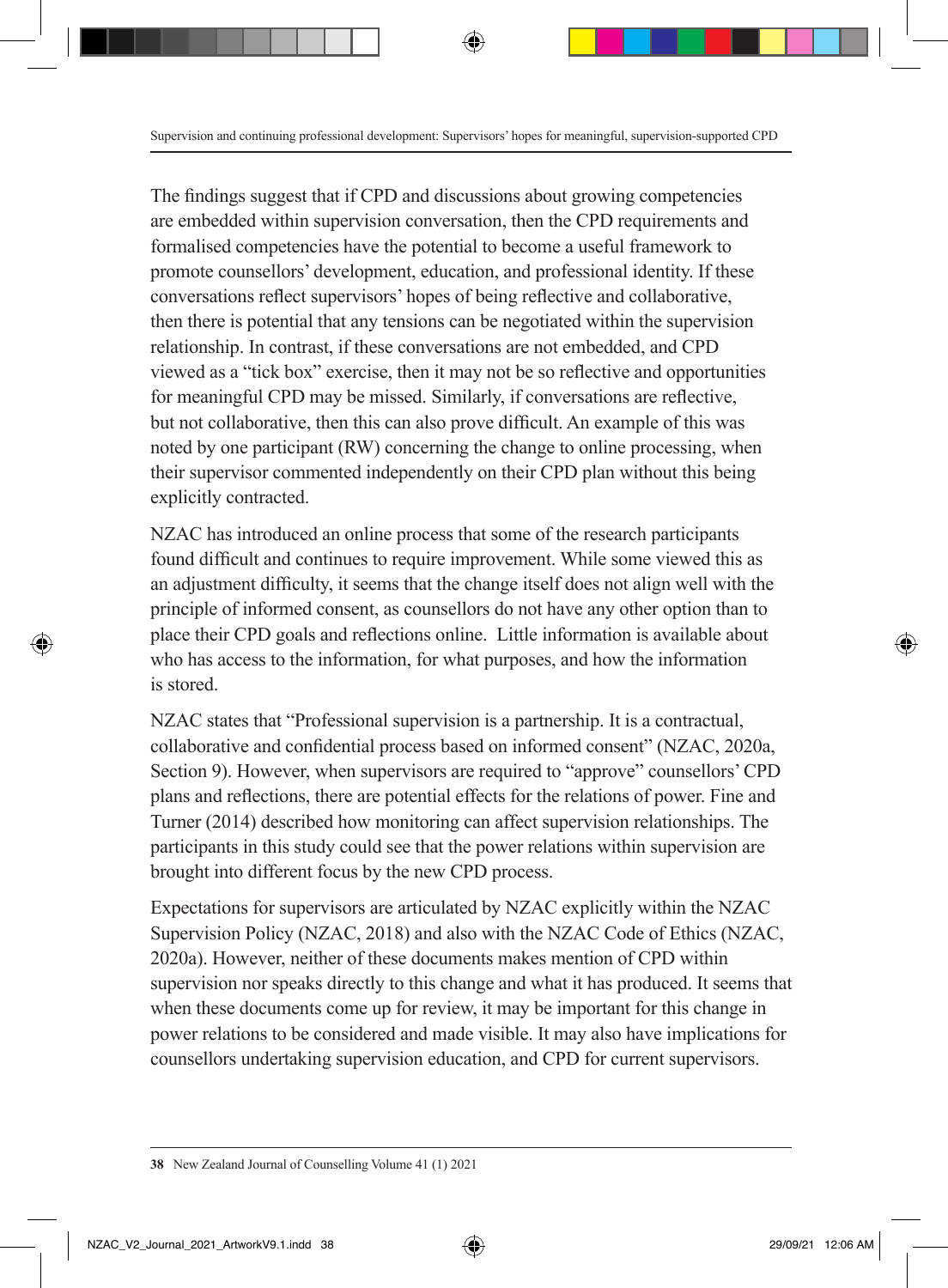The context of supervision as the site where CPD is formed, reflected on, and signed off, invites reflection on the cultural context of supervision in Aotearoa New Zealand. Central to this are the meanings and responsibilities of Te Tiriti o Waitangi (The Treaty of Waitangi) partnership. The practices and effects of colonisation continue within wider society and can be and are perpetuated within supervision. RW, the practitioner who identified as Māori, described an ongoing process of deconstructing Western concepts of counselling in his practice and substituting these with tikanga Māori. In supervision, RW translates the supervisor–supervisee relationship, as "tuākana tēina" (an older and younger sibling relationship). RW's translation is unique to Aotearoa New Zealand, and as he described, upholds the mana (a person's authority, power, prestige) of both supervisors and counsellors. On hearing this account, how might a Pākehā practitioner experience an invitation to approach supervision shaped by the metaphor of siblings immersed in mutual learning?

This participant's search for a suitable supervisor highlighted that not all Pākehā supervisors can work with this approach to the supervisory relationship.

The construction of supervision practices unique to Aotearoa New Zealand is still evolving (Beddoe, 2015; Crocket, 2017). McConkey (1999) posed the need for such a construction following the adoption of overseas supervision practices. Nearly two decades later, Crocket has suggested that McConkey's questioning of supervision practice in Aotearoa is still relevant (Crocket, 2017). The NZAC Code of Ethics (NZAC, 2020a) supports members to take up this invitation of McConkey and Crocket to construct something particular to our Te Tiriti (Treaty) context. For example, "counsellors should work towards bi-cultural competence" (Section 5.2.b.), and "Counsellors shall actively support the principles of the Treaty of Waitangi" (Section 4.3). Likewise, in the NZAC Constitution, the National Executive is "entrusted to reflect Māori perspective by encouraging or promoting dialogue with Māori and with Māori counsellors" (NZAC, 2019b, Section 11.C., p. 10).

The inclusion of Puawānanga Kaitiakitanga in the CPD competencies can be seen as part of an effort towards bicultural competence and provides an invitation for Pākehā practitioners to increase their ability to provide services effective for Māori. RW did see the inclusion as a "positive step", while also acknowledging there was "still a way to go". If there is a way to go towards acknowledging a mātauranga Māori contribution to counselling practice, the question is then what might this look like? How might the positioning of Puawānanaga Kaitiakitanga within the competencies,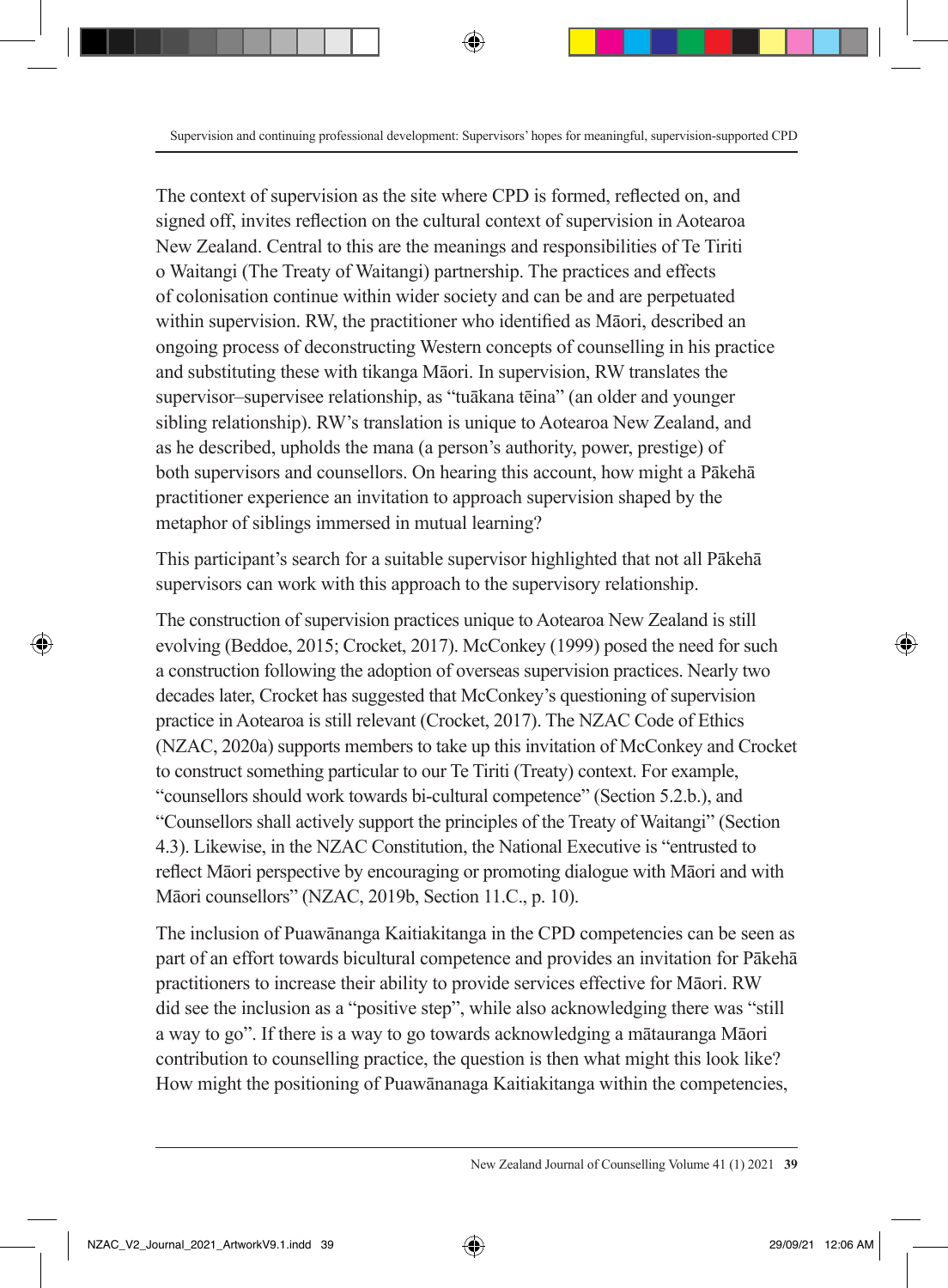as an option, produce bicultural competence in relation to Western knowledges? This participant invites reflection on how there may be potential to reproduce historical and colonising effects for relationships between Māori and Pākehā within the current competencies. At the 2021 NZAC AGM, members of the Māori Roopu questioned whether Puawānanaga Kaitiakitanga needed to be compulsory and include Māori members.

There are other Māori models of practice that may be useful to consider alongside Puawānanaga Kaitiaki, for example, the Takarangi Competency Framework (TCF), developed by Matua Raki (2012). The TCF centres the primacy of culture and the valuing of indigenous knowledge. The TCF is mentioned here, not in comparison to Puawānanga Kaitiakitanga, but as further mātauranga Māori for possible reflection within CPD conversations by practitioners. The TCF is a competency framework and therefore does not necessarily inform the supervision process but could be useful to inform CPD. Rather, the TCF matrix (see Matua Raki, 2012; Te Pou, 2021) provides tangible examples of what different levels of competency may look like in therapeutic practice. There is scope to support practitioners by mapping their beginning explorations into understanding mātauranga Māori, and by connecting them with supervisors of higher competency within this framework who can guide them. Inclusion of clinical knowledge and mātauranga Māori in the TCF can invite practitioners to consider that a meeting and blending is possible, without subsuming one within the other.

NZAC will review the CPD competencies at some stage. Perhaps there may be some consideration of how the structure of the competencies potentially replicate historical cultural relationships, and an effort could be made to promote something more aligned with bi-cultural partnership responsibility to Te Tiriti o Waitangi. By consulting with the Māori Roopu about CPD competencies, exploration of further frameworks could be considered to help shape or change the structure of competencies within NZAC's offering for CPD. As a reviewer of this paper commented, "There is a clear need for kōrero to develop well-informed models of supervision that incorporate Māori values and principles" (personal communication).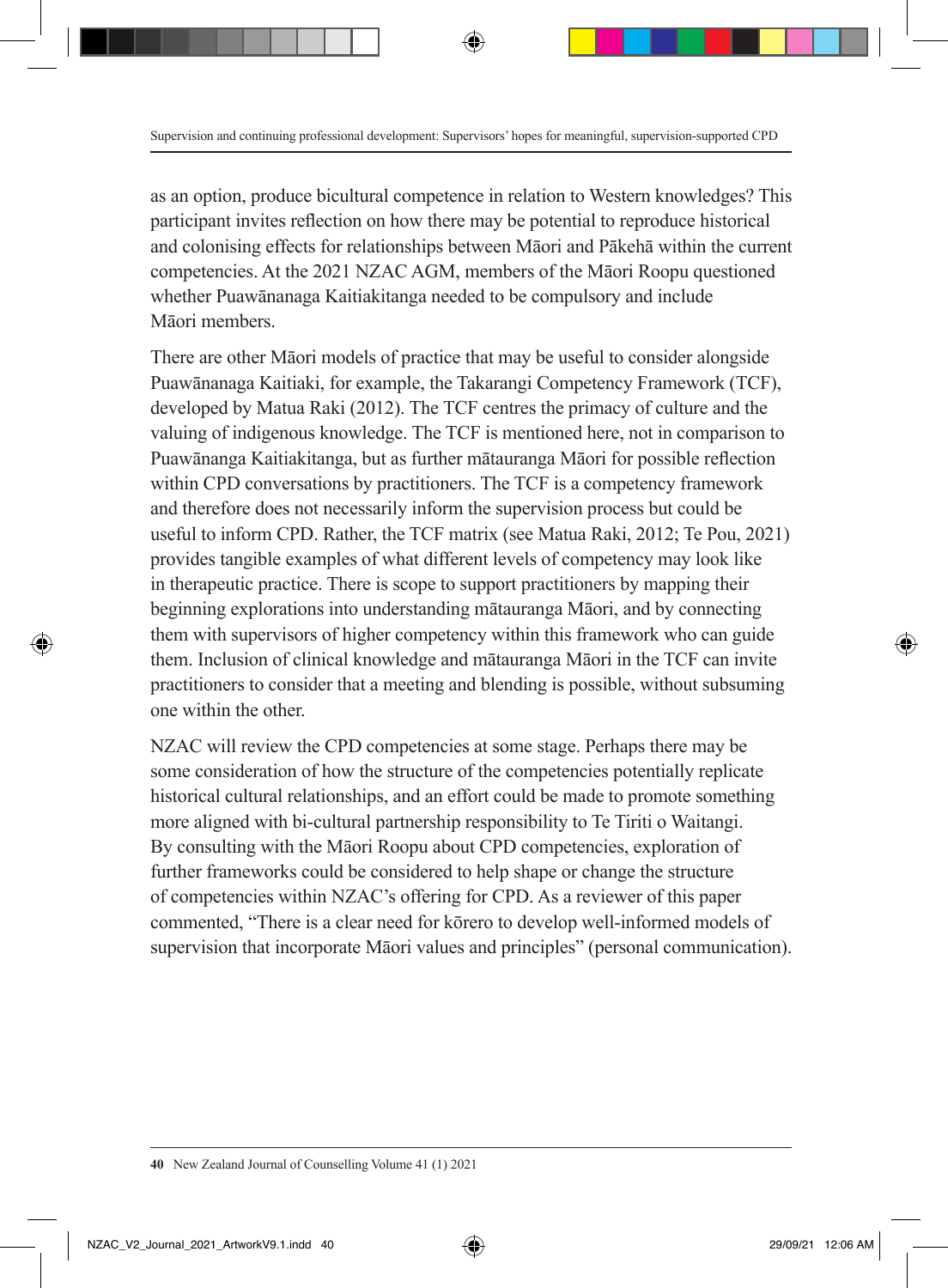# **Research limitations**

This small-scale study examined the perspectives of six supervisors. While there are a number of themes raised amongst some of the participants, it is not possible to determine if these six opinions are representative of the greater population of supervisors. Further research, with a larger number of participants, perhaps eliciting the perspectives of supervisors and counsellors, would be useful. Furthermore, it would be useful to research whether ethnocultural factors feature in local and international supervision or CPD literature. Another valuable addition to this research would be to interview more Māori supervisor practitioners to gain a better understanding of their hopes, alongside the difficulties and tensions that they have faced with the incorporation of the CPD process into supervision. If the tensions raised by RW are seen within the wider Māori Roopu, then revisiting the competencies is warranted.

# **Acknowledgement**

The authors wish to acknowledge Dr Wendy Talbot and the anonymous reviewer for their comments on an earlier version of this manuscript. Acknowledgement is also given to the six participants who willingly contributed during 2020, an unsettled year due to the effects of Covid-19.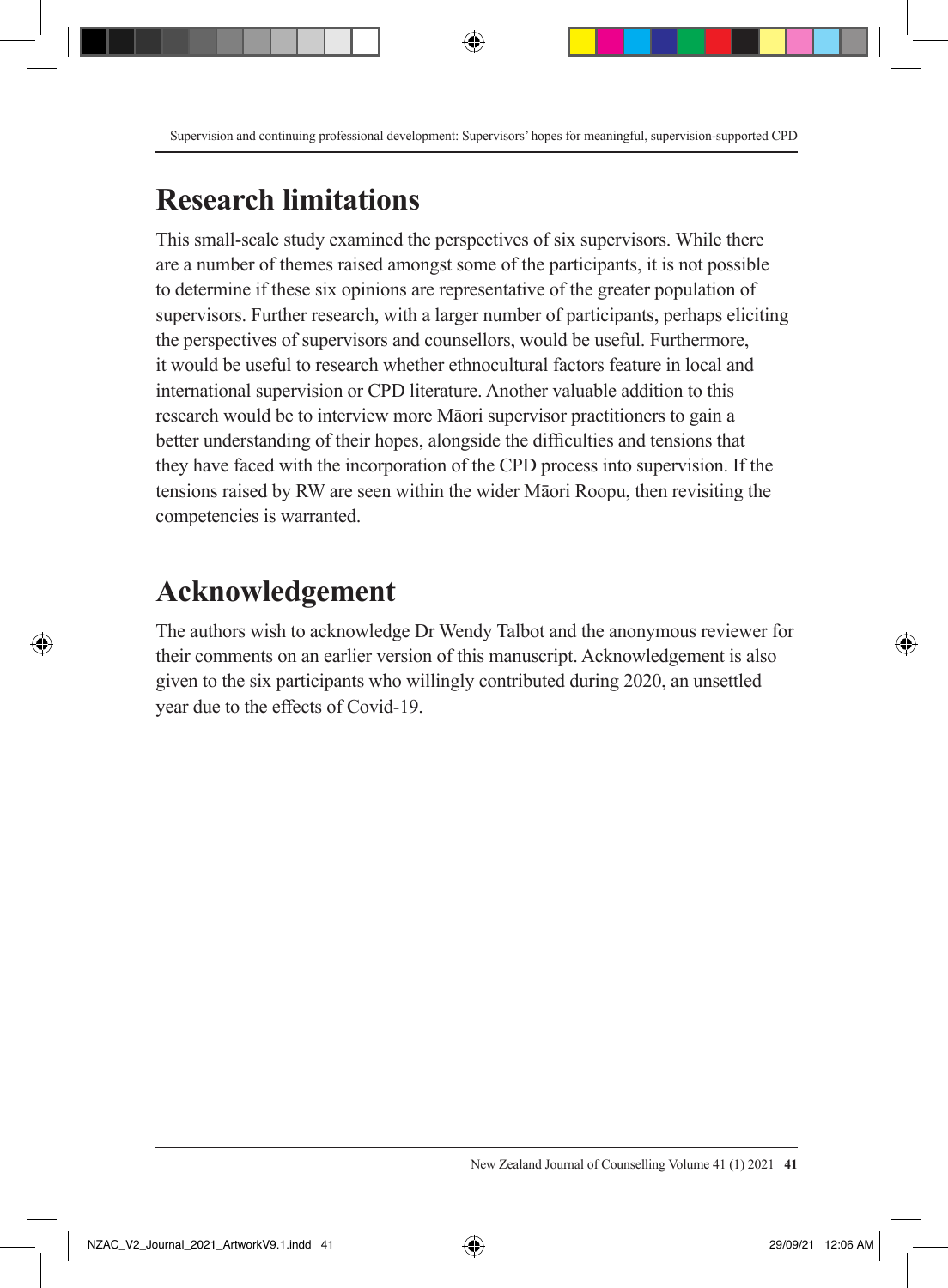# **References**

- Alsop, A. (2013). *Continuing professional development in health and social care: Strategies for lifelong learning.* John Wiley & Sons.
- Beddoe, E. (2015). Continuing education, registration and professional identity in New Zealand Social Work. *International Social Work 58*(1). 165–174. https://doi.org/ 10.1177/0020872812473139
- Carroll, M. (2014). *Effective supervision for the helping professions.* Sage.
- Crocket, K. (2002). Introducing counsellors to collaborative supervision. *The International Journal of Narrative Therapy and Community Work: Teaching and Supervision, 2002*(4), 19–24.
- Crocket, K. (2017). Perspectives on counselling supervision in Aotearoa New Zealand. *New Zealand Journal of Counselling, 37*(2), 1–19.
- Crocket, K., Gaddis, S. Day, C., Flintoff, V., Lammers, M., Malcolm, P., McLachlan, D., Overdyck, H., Rewita, T., Riches, V., Rodwell, J., & Schoffelmeer, E. (2007). Shaping supervision practice through research: Effects of supervision for counselling practice. *New Zealand Journal of Counselling, 27*(1), 55–59.
- Epstein, R. & Hundert, E. (2002). Defining and assessing professional competence. *Journal of the American Medical Association, 287*, 226–235.
- Falvey, J. E. & Cohen, C. R. (2004). The buck stops here: Documenting clinical supervision. *The Clinical Supervisor, 22*(2), 63–80.
- Fine, M. & Turner, J. (2014). Minding the power in collaborative systemic supervision. In Todd T. & Storm C. (Eds), *The complete systemic supervisor: context, philosophy and pragmatics* (2nd ed.). Wiley.
- Gaete, J. & Ness, O. (2015). Supervision: From prescribed roles to preferred positionings. *The Clinical Supervisor, 34*(1), 57–77. https://doi.org/10.1080/073 25223.2015.1006068
- Gignac, K. & Gazzola, N. (2016). Negotiating professional identity construction during regulatory change: Utilizing a virtual focus group to understand the outlook of Canadian counsellors. *International Journal for the Advancement of Counselling, 38*(4). 298–218.
- Gignac, K. & Gazzola, N. (2018). Embracing counsellor professional identity work: Experiential accounts of transformation and transition. *Canadian Journal of Counselling and Psychotherapy, 52*(3), 205–228.
- Halton, C., Powell, F., & Scanlon, M. (2015). *Continuing Professional Development in Social Work.* Policy Press. https://doi.org/10.2307/j.ctt9qgnb4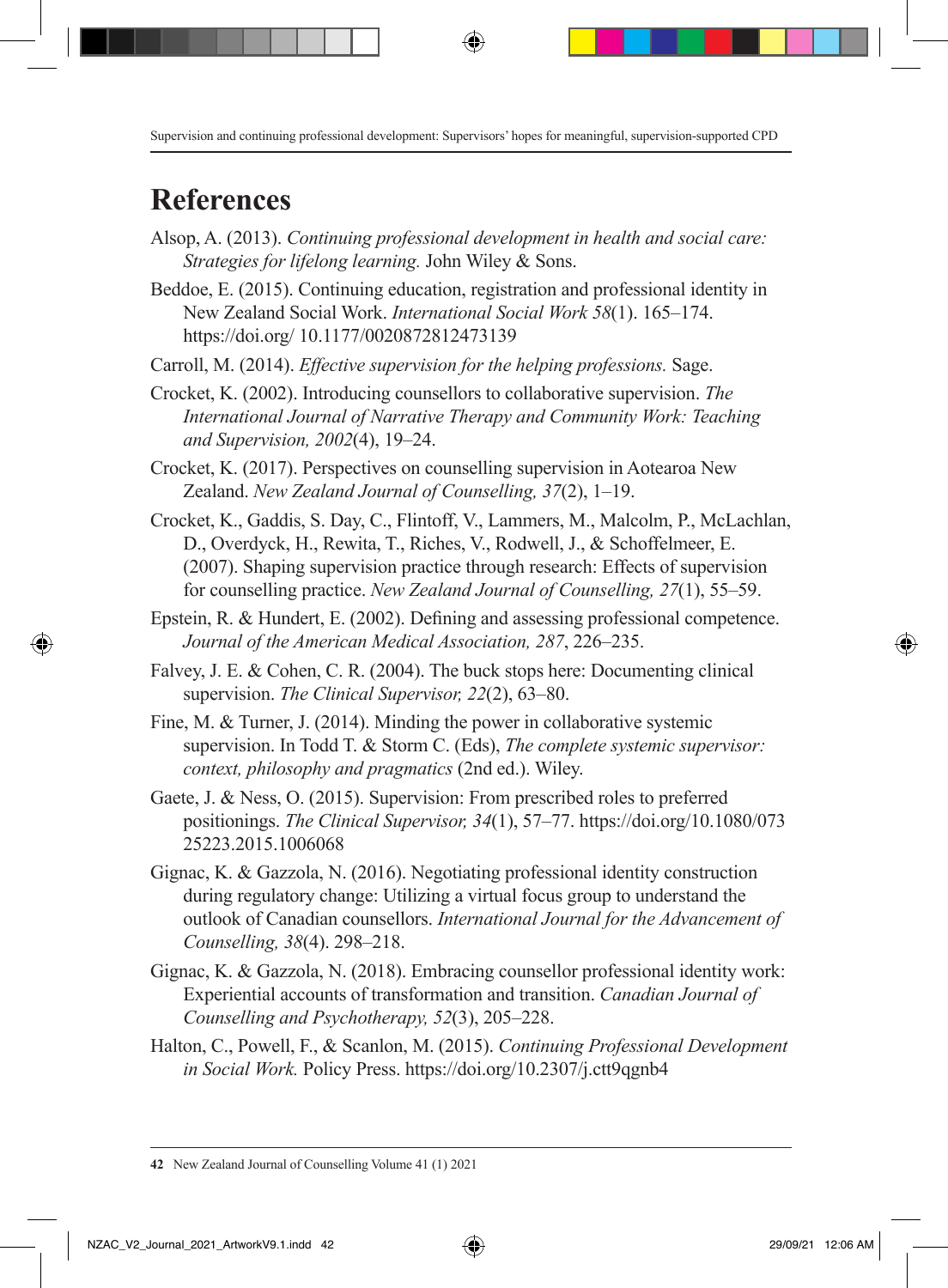- Hawkins, P. & Shohet, R. (2012). *Supervision in the helping professions* (4th ed.) Open University Press.
- Matua Raki. (2012). *The Takarangi competency framework.* https://www.tepou. co.nz/uploads/files/resources/takarangi-competency-framework-essencestatements-poster.pdf
- McConkey, P. (1999). *The training of supervisors of counsellors and psychotherapists in the United Kingdom.* Winston Churchill Memorial Trust.
- Neimeyer, G. J., Taylor, J. M., & Cox, D. R. (2012). On hope and possibility: Does continuing professional development contribute to ongoing professional competence? *Professional Psychology: Research and Practice, 43*(5), 476–486. https://doi.org/10.1037/a0029613
- New Zealand Association of Counsellors. (2017). *NZAC Counsellors 'Registered' Under New Self-regulatory Process.* NZAC. https://nzac.org.nz/assets/Uploads/ nzac\_self\_regulation\_booklet1.pdf
- New Zealand Association of Counsellors. (2018). *Supervision*. NZAC. https://www.nzac.org.nz/assets/Uploads/Supervision-Policy-v2.docx.pdf
- New Zealand Association of Counsellors. (2019a). *Competencies*. NZAC. https://www.nzac.org.nz/about-us/competencies/
- New Zealand Association of Counsellors. (2019b). *Constitution*. NZAC. https://www.nzac.org.nz/assets/Uploads/2019\_nzac\_constitution.pdf
- New Zealand Association of Counsellors. (2020a). *Code of Ethics: A Framework For Ethical Practice* (2002, revised 2020). NZAC. https://www.nzac.org.nz/ assets/Ethics/NZAC-Code-of-Ethics-2002-Revised-2020.pdf
- New Zealand Association of Counsellors. (2020b). *AGM agenda 2020: Item 12 Code of Ethics Addition 2*. NZAC. https://www.nzac.org.nz/assets/Uploads/AGM-Agenda-2020-v2.pdf
- New Zealand Association of Counsellors. (2020c). *Puawānanaga Kaitiaki Report.* NZAC. https://www.nzac.org.nz/assets/Uploads/Puawananga-Kaitiaki-.pdf
- Pritchard, R. (2015, December). Continuing professional development: Proposed changes next year for the Annual Certificate of Practice. *Counselling Today Nga Korero Awhina,* 1–4.
- Redstone, A. (2009, October). Narrative practice and supervision the repopulation of identity. *Context*. http://www.theinstituteofnarrativetherapy.com/wp-content/ uploads/2019/02/supervisionaredstone-final.pdf
- Simmonds, L. (2010). Narrative approaches to supervision consultations: Reflections and options for practice. *International Journal of Narrative Therapy & Community Work, 1,* 18–22.